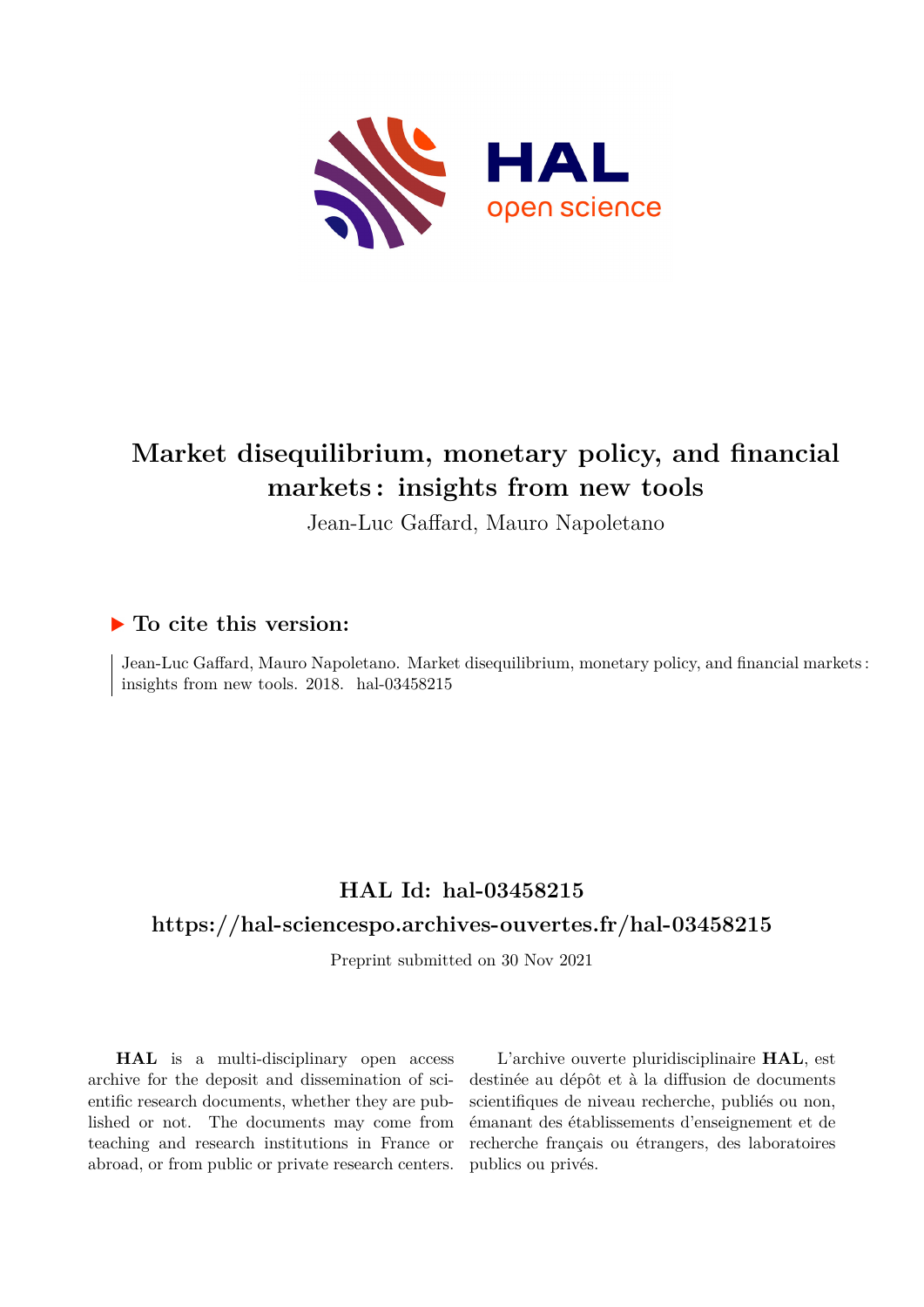



# **Market Disequilibrium, Monetary Policy, and Financial Markets: insights from new tools**

Jean-Luc Gaffard

Mauro Napoletano

**SCIENCES PO OFCE WORKING PAPER n° 21**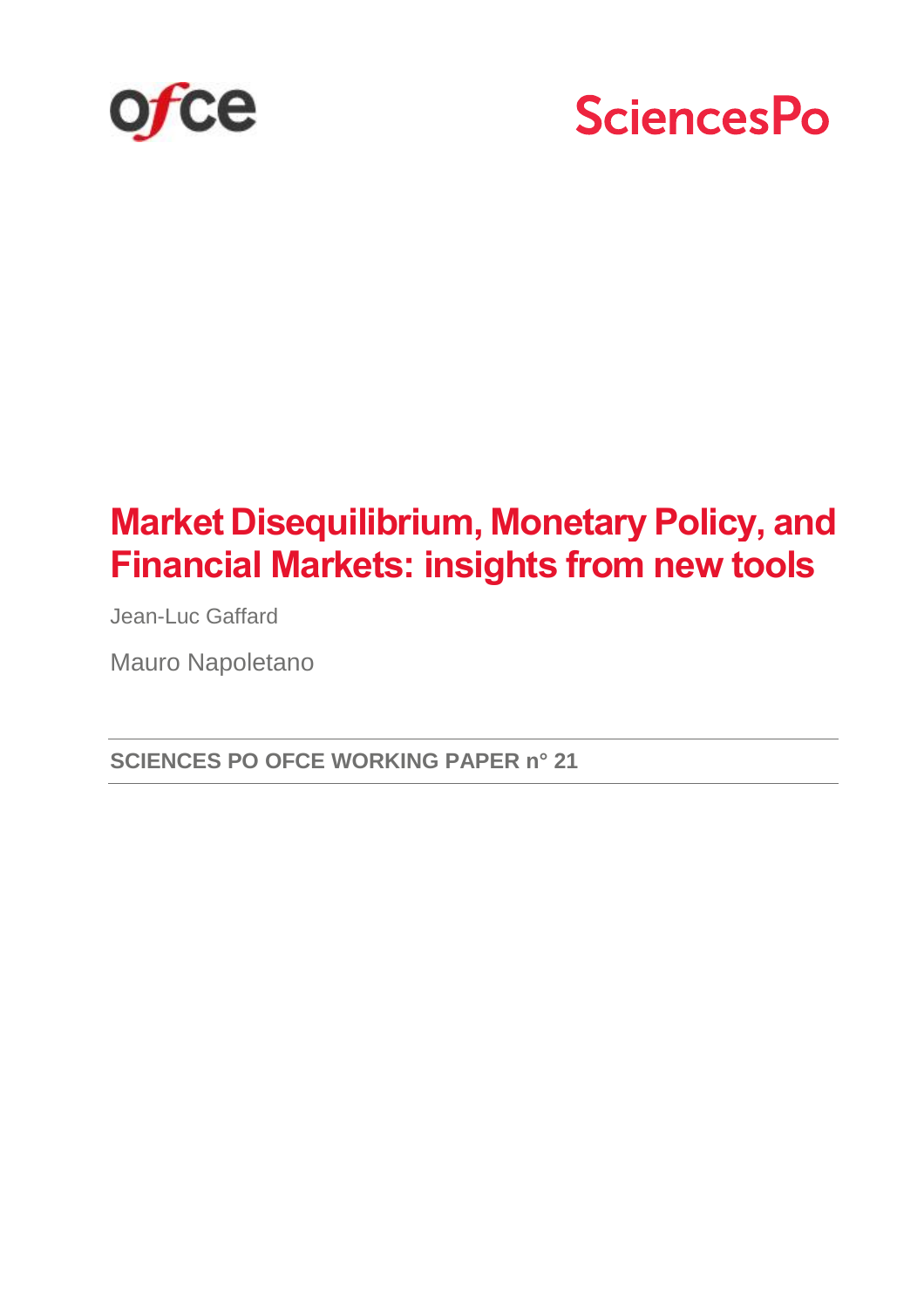



#### **EDITORIAL BOARD**

**Chair: Xavier Ragot (**Sciences Po, OFCE)

**Members: Jérôme Creel (**Sciences Po, OFCE), **Eric Heyer (**Sciences Po, OFCE), **Lionel Nesta** (Université Nice Sophia Antipolis), **Xavier Timbeau (**Sciences Po, OFCE)

#### **CONTACT US**

**OFCE** 10 place de Catalogne | 75014 Paris | France Tél. +33 1 44 18 54 87

[www.ofce.fr](http://www.ofce.fr/)

#### **WORKING PAPER CITATION**

This Working Paper: Jean-Luc Gaffard et Mauro Napoletano **Market Disequilibrium, Monetary Policy, and Financial Markets: insights from new tools** *Sciences Po OFCE Working Paper*, n° 21 Downloaded from URL : [www.ofce.sciences-po.fr/pdf/dtravail/OFCEWPWP2018-21.pdf](http://www.ofce.sciences-po.fr/pdf/dtravail/OFCEWPWP2018-21.pdf) DOI - ISSN

© 2018 OFCE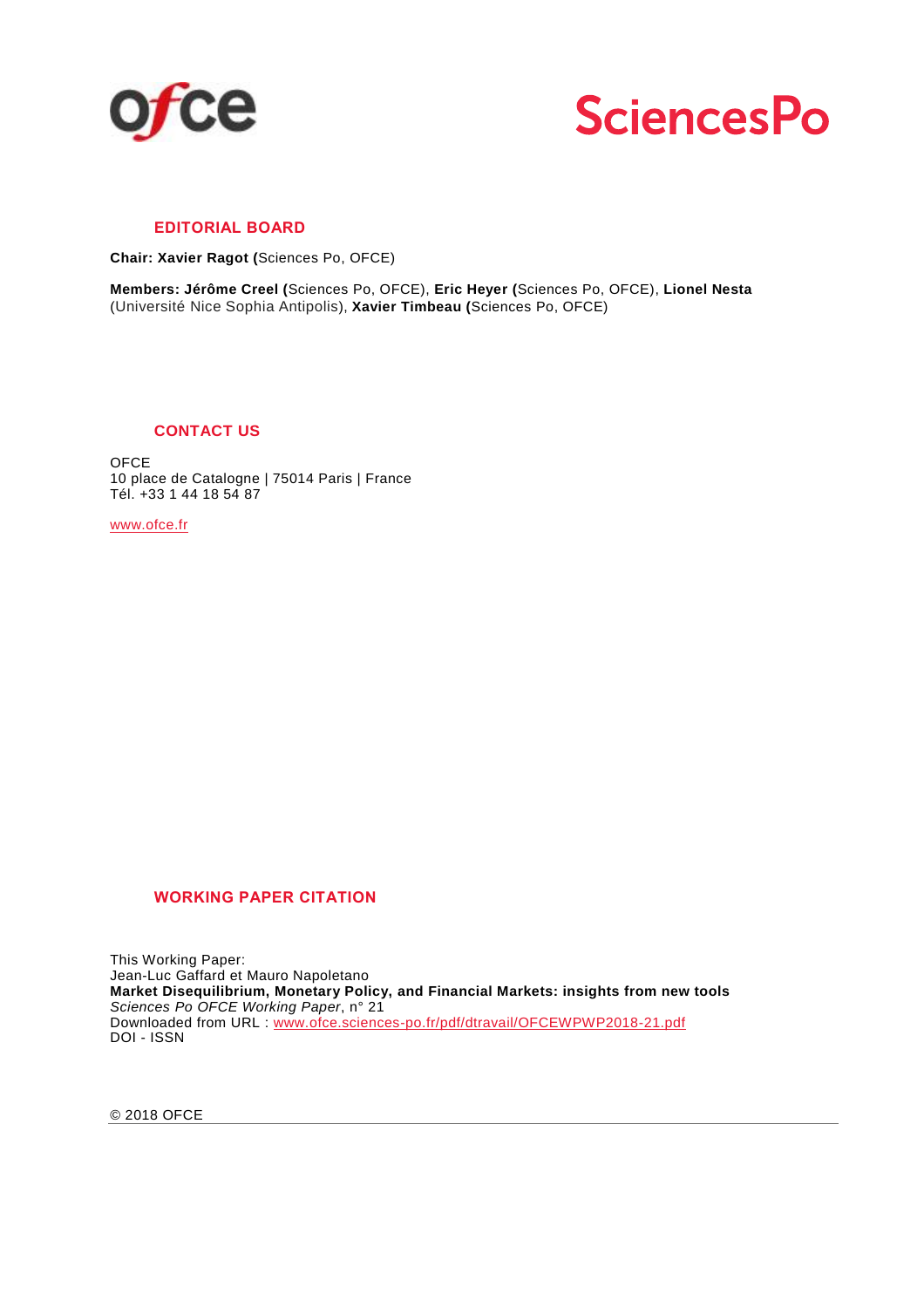



#### **ABOUT THE AUTHOR**

**Jean-Luc Gaffard** OFCE, Sciences Po, Université Côte d'Azur, Also Institut Universitaire de France **Email Address:** [jeanluc.gaffard@sciencespo.fr](mailto:jeanluc.gaffard@sciencespo.fr)

**Mauro Napoletano** OFCE, Sciences Po, Paris, France Also Scuola Superiore "Sant'Anna **Email Address:** [mauro.napoletano@sciencespo.](mailto:mauro.napoletano@sciencespo)fr

#### **ABSTRACT**

We revisit the main building blocks of the theoretical models underlying the monetary policy consensus before the Great Recession. We highlight how the failure of these models to prevent the crisis and to provide guidance during the recession were due to the excessive confidence in the ability of markets to coordinate demand and supply, and to the neglect of the role of finance. Furthermore, we outline the main elements of an alternative approach to monetary policy that put emphasis on the processes driving coordination in markets, and on the externalities transmitted by financial inter-linkages. Many elements of this new approach are captured by new classes of models, namely, agent-based and financial network models. We discuss some insights from these models for the conduct of monetary policy, and for its interactions with fiscal and macroprudential policies.

#### **KEY WORDS**

Output-inflation dynamics, new-keynesian models, disequilibrium analysis, agent-based models, fiscal-monetary policy interactions, quantitative easing policies.

#### **JEL**

E31, E32, E5, E61, E62.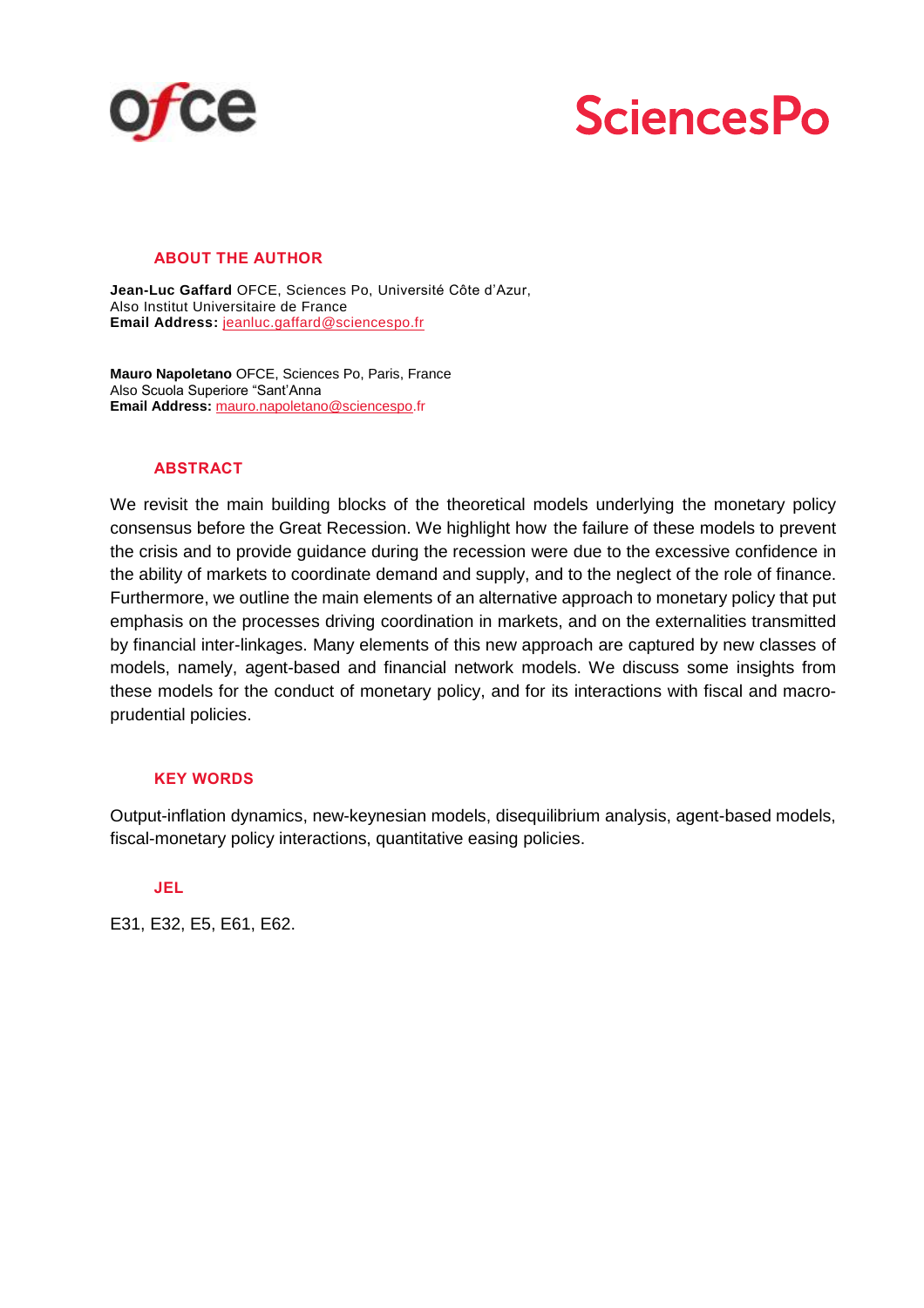# **Market Disequilibrium, Monetary Policy, and Financial Markets: insights from new tools**

# **1. Introduction**

The financial crisis of 2008 and the following Great Recession have led to radical changes in the conduct of monetary policy. These events were marked by the resurgence of the zero-lower bound on interest rates and by the implementation of several "unconventional" monetary policy measures. This season is now probably close to the end, with the return to a regime of global growth (much more robust in the US than in Europe). In face of these events, it is worth to discuss the elements that a new standard framework of monetary policy should include in face of the lessons learned during the recession.

Indeed, none of the monetary policy responses during the crisis was inspired by the economic theories guiding the conduct of monetary policy before. These economic theories largely agreed on the idea that inflation-targeting monetary policy rules were key to stabilize inflation and output. They were not equipped at all to allow central bankers to prevent the crisis or to cope with it. This is because these models dealt neither with the effects of large recessions nor with the consequences of financial market strains on real activity. The crisis has thus led to a reconsideration of the above models and to the development of new ones that could provide insights to central bankers in the practice of monetary policy (Howitt, 2012).

In this paper we revisit the main tenets of the pre-crisis inflation-targeting consensus on monetary policy. In addition, we discuss three cornerstones of New-Keynesian DSGE models (see e.g. Woodford, 2003) underlying this consensus. We also highlight how these building blocks led inevitably to the failure of these models to provide guidance in face of large systemic crises, as they implied a strong belief in the ability of market forces to coordinate activities, and a neglect of the role of financial markets in the creation of money and in the determination of credit supply. In addition, they had no room for the analysis of the possible long-run effects of monetary policy, and a very little one for monetary-fiscal policy interactions.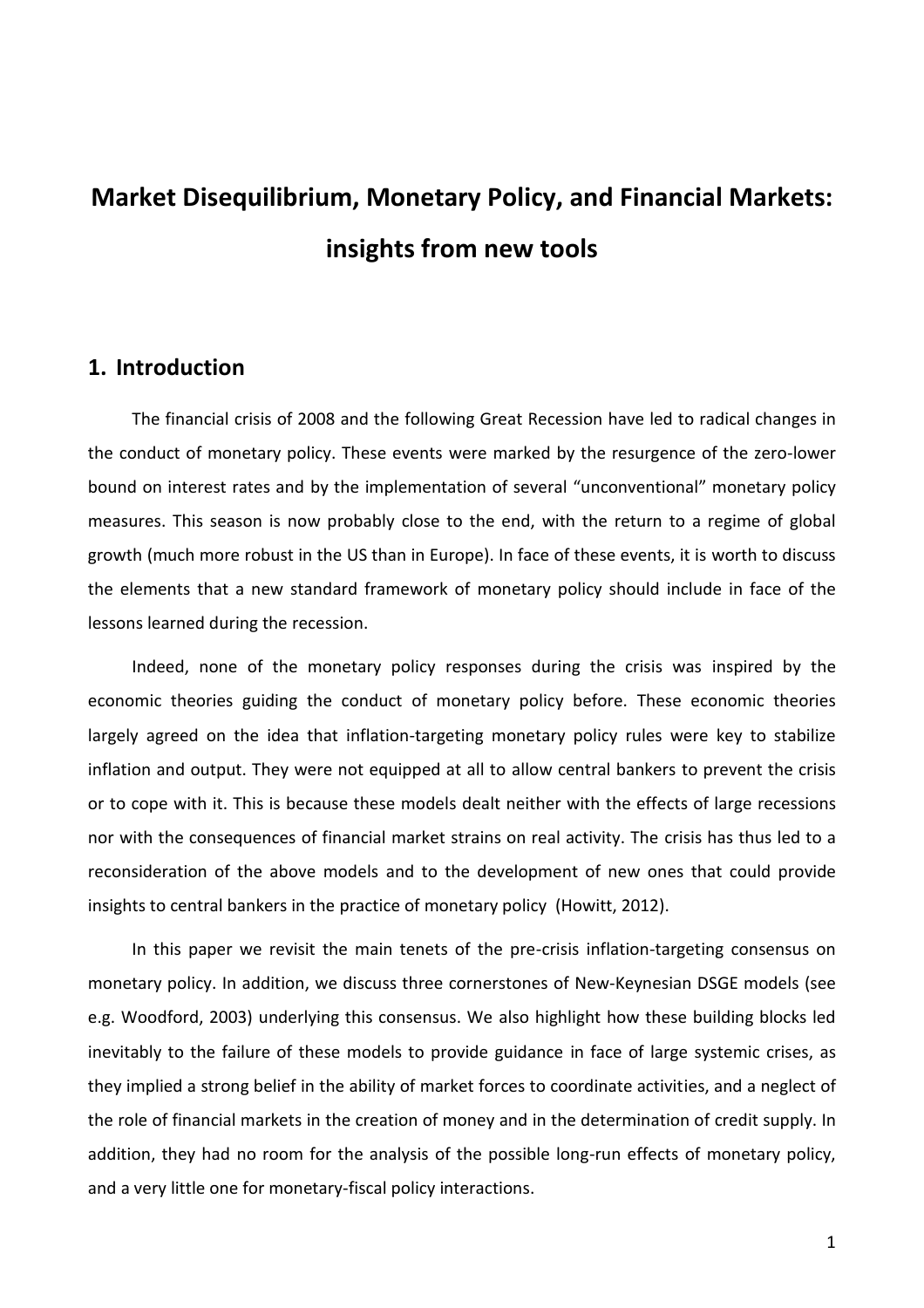We then advocate for a new approach to monetary policy that acknowledges the disequilibrium nature of markets, that puts at the center of the analysis the processes allowing good or bad coordination in markets and, finally, that accounts for the complexity of today's financial markets and for their pervasive externalities. We also discuss how such a view generates several opposite conclusions to NK-DSGE models about the role of price rigidity and the one of financial markets. We also highlight how such a view implies new perspectives for the interactions between monetary policy and other types of policies, and even for the role of quantitative easing policies in normal times.

Next, we discuss some recent advances of new modeling frameworks that have gained increasing attention in the aftermath of the crisis. We focus in particular on Agent-Based Models (see e.g. Tesfatsion and Judd, 2006) and on financial network models (see e.g. Battiston et al., 2016). These models allow one to study several important aspects of coordination processes in markets, including the transmission of externalities in financial markets (and its consequences). In addition, these models have been able to provide several implications about the conduct of monetary policy, as well as for its interactions with macro-prudential regulation and with fiscal policies. They can thus turn useful in the building up of an effective new framework of monetary policy in this post-crisis phase.

The paper is organized as follows. Section 2 presents the main elements of the inflationtargeting view of monetary policy. Section 3 discusses the main building blocks of the NK-DSGE models that provided support to inflation-targeting policies and their consequences. Section 4 discusses the disequilibrium approach to monetary policy. Sections 5 and 6 are devoted to discuss the advances in agent-based models and in financial network models, and their implications for monetary policy. Finally, Section 7 concludes.

#### **2. The inflation-targeting consensus on monetary policy**

Monetary policy before the crisis was guided by a consensus on inflation-targeting policies (see Howitt, 2012). In particular, several macroeconomists agreed about the idea that a monetary policy rule targeting an inflation objective was an efficient way of anchoring inflationary expectations and of minimizing the inter-temporal distortions resulting from price rigidities, the latter being the only obstacle to the efficient allocation and full utilization of resources in the short-run (see Bernanke et al., 2011).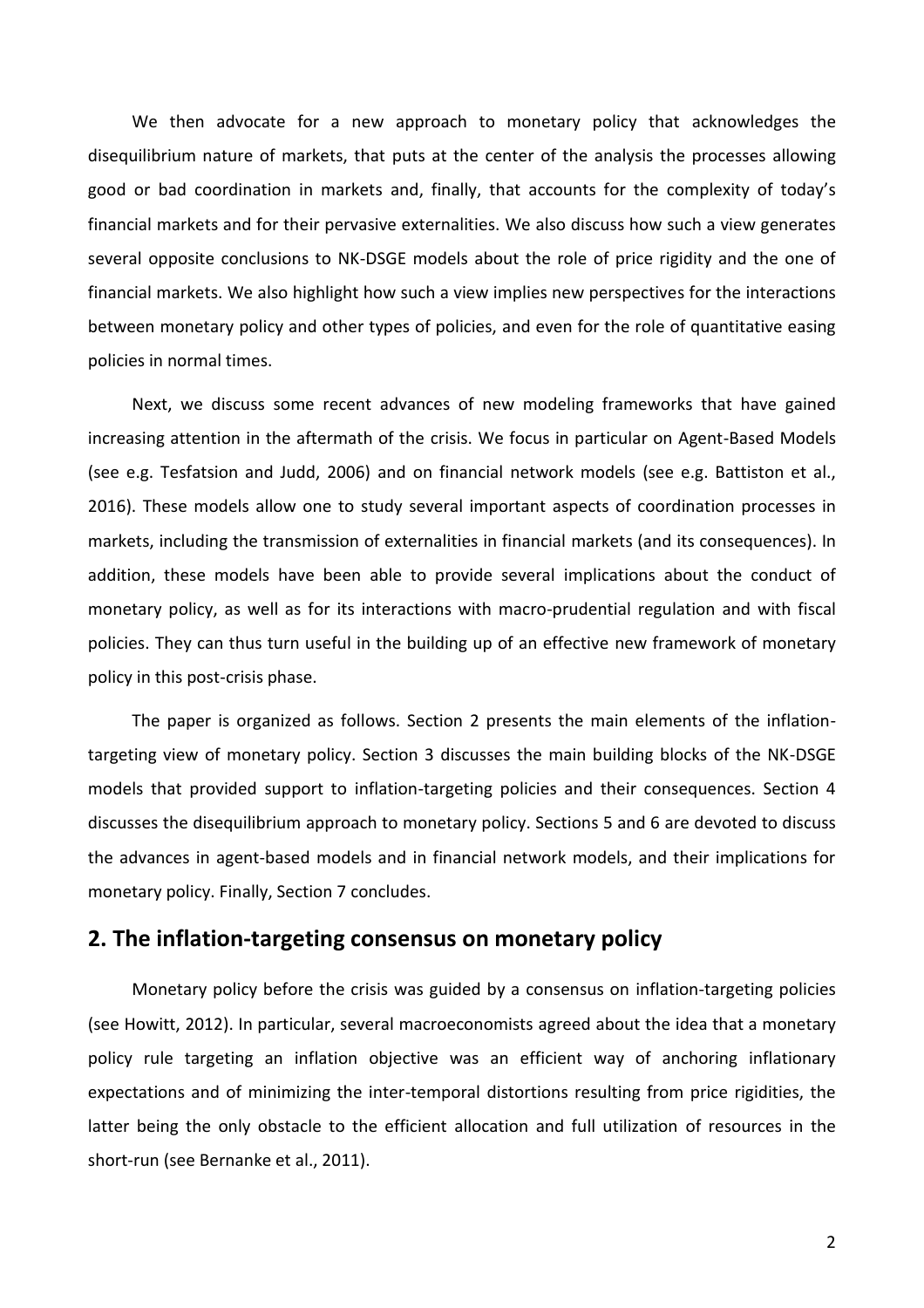The above consensus was firmly rooted in the results obtained with New Keynesian Dynamic Stochastic General Equilibrium models (NK-DSGE henceforth, see e.g. Woodford, 2003). One typical mechanism at work in these models is the following one. Firms anticipating a positive productivity shock will not lower prices as much as they should because, for example, the existence of costs of changing prices. The general price level will be higher than it should be. As a result, consumption will not increase as much as it should. Production and employment will not increase as much as they could. There is an inflation gap, an output gap, and involuntary unemployment, which result from nominal price stickiness. Moreover, "*the assumed 'stickiness' of prices implies that when they are reconsidered, they are set in a forward looking manner, on the basis of expectations regarding future demand and cost conditions, and not simply in response to current conditions. As a result, expectations turn out to be a crucial factor in the equilibrium relation between inflation and real activity (as argued by Phelps and Friedman in the 1960's)* "(Woodford 2003, p. 7-8).

In these circumstances, the task of monetary policy is to correct distortions stemming from rational firm and consumer behavior in presence of price rigidities, and to keep the inflation rate constant. In particular, central banks must follow a rule implying that the interest rate is adjusted to cope both with the inflation gap and the output gap. For instance, in the above-mentioned case of an increase in productivity, the central bank must increase the interest rate, to restore the rationally chosen inter-temporal consumption path, i.e. the one that would have prevailed with perfectly flexible prices. In addition, the satisfaction of the inflation objective also guarantees as a "divine coincidence" (Blanchard and Galí, 2007) the achievement of the output gap objective. In other words, the same instrument achieves two objectives simultaneously: there is no need to arbitrate between price stability and growth. $1$ 

Furthermore, in the above framework the variability of the rate of inflation is detrimental to the allocation of resources, precisely because of the presence of rigidities or viscosities. It is the intermittent and spasmodic adjustments implied by nominal price rigidities that create gaps between the actual price level and the natural price level, and they are therefore the main obstacles to the well-functioning of markets. It follows that central banks should not care much

 $\overline{a}$ 

<sup>&</sup>lt;sup>1</sup> Blanchard and Galí (2007) also make clear that, in presence of real wage rigidities instead, monetary policy faces again a trade-off between stabilizing inflation and stabilizing output. Rigidities (real rather than nominal) are still the source of the problem. For example, an increase in the price of oil requires a cut in real wages that workers may accept only if there is a large increase in unemployment (and a very low output). In this case, it may be better to allow for some inflation and a level of output above the level that would prevail in absence of rigidities (Blanchard 2008).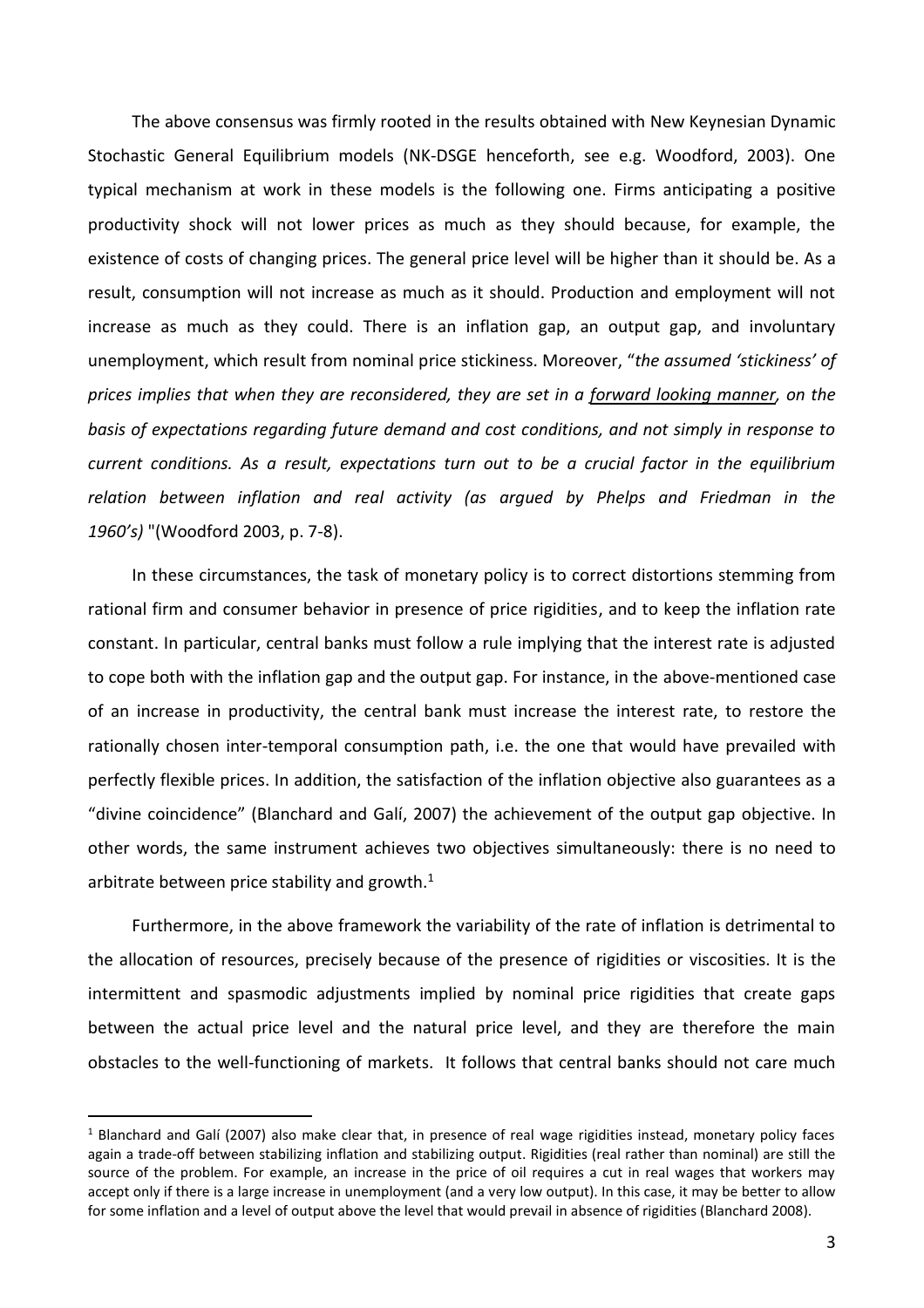about markets where prices are extremely flexible, for example about financial markets. As eloquently explained by Woodford (2003) : "*The prices that monetary policy should aim to stabilize are the ones that are infrequently adjusted, and that consequently can be expected to become misaligned in an environment that requires these prices to move in either direction. Large movements in frequently adjusted prices – and stock prices are among the more flexible of prices – can instead be allowed without raising any concerns, and if allowing them to move makes possible greater stability of the sticky prices, such instability of the flexible prices is desirable*" (Woodford 2003 p. 16).

In this perspective, the effectiveness of monetary policy is not associated with the control of credit flows. On the contrary, such a control must even be discouraged, as it would result in detrimental distortions in resources' allocation.

Finally, in the framework of NK-DSGE models there is little room for monetary and fiscal policy interactions, except at the zero-lower bound (see Woodford, 2011). This is because if expected inflation exceeds the target, an inflation-targeting central bank should increase the interest rate and decrease aggregate demand to bring the inflation rate back to the required level. In such a world, the government should be reluctant to pursue an expansionary fiscal policy, as it will anticipate that any increase in aggregate demand driven by higher public spending will be offset by an equivalent reduction due to central bank monetary rule. Furthermore, the lack of monetary financing of public deficit will generate an increase in government debt, even larger if the monetary policy is restrictive. If – as a result of his dynamics - government debt solvency is questioned, then the only alternative become either a drastic reduction in the deficit, or debt monetization with the consequent high inflationary pressures. A fiscal rule constraining government deficit can be beneficial in escaping this unpleasant arithmetic (Sargent and Wallace 1981).

### **3. The building blocks of the monetary policy consensus and their**

#### **consequences**

The NK-DSGE models underlying the inflation-targeting consensus built on some hypotheses about the ability of monetary policy to affect nominal and real variables, about the faith in the ability markets to promote coordination of agents' activities. Finally, these models also embed a very specific view of the money creation process in the economy. These critical assumptions have severely limited the analysis of the scope of monetary policy and it interactions with other types of policies. In addition, they mostly explain the inability of central banks to prevent the last financial crisis.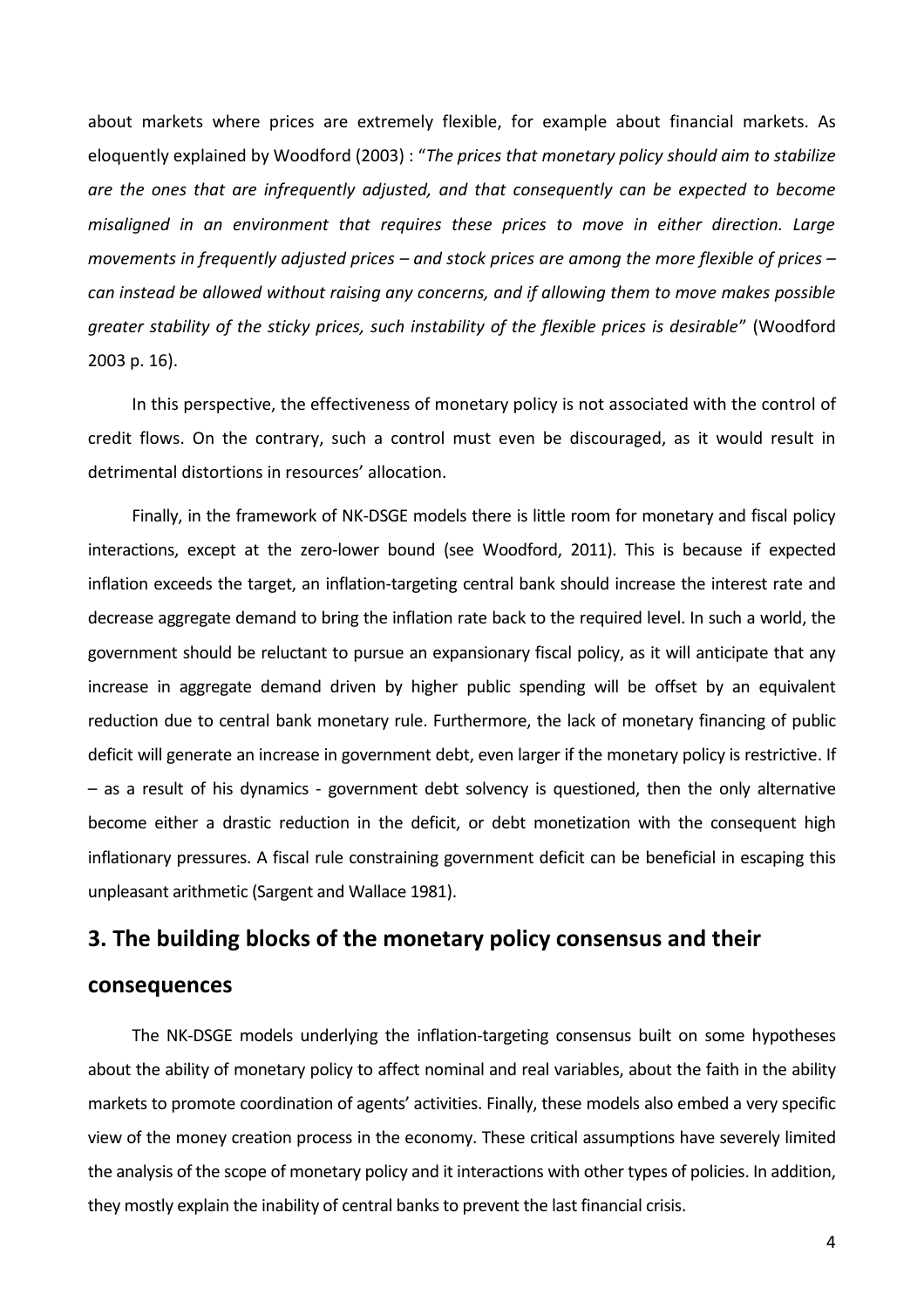The first of the above axioms is the natural unemployment hypothesis (see Friedman, 1968) or, more precisely, the existence of a unique rate of unemployment that does not accelerate inflation. This hypothesis carries over, as a consequence, the classical dichotomy between nominal and real variables and, in its turn, the inability of monetary policy to affect real variables in the long run (*in primis* the unemployment rate). Several macroeconomic works have provided arguments for the non-uniqueness of the natural rate of unemployment rate and for its sensitivity to the aggregate demand level (e.g. Tobin, 1972, 1995, Diamond, 1982, see also Blanchard 2018 for a recent account). Nevertheless, most NK-DSGE models have mostly overlooked these results, thus assuming the presence of a unique natural unemployment rate, determined by supply factors or by labor market rigidities. This has also implied, as a consequence, a sharp separation between the analysis of business cycles and the one of long-run growth. The first may admit some coordination problems, created by price rigidity in the framework of NK-DSGE models, while the second is determined by supply factors, and in particular by those affecting the level of total factor productivity. Incidentally, the level of total factor productivity is assumed to be exogenous in NK-DSGE models, which has also implied a neat separation between the macroeconomic literature on monetary policy and business cycles and the one analyzing processes of endogenous technical change and growth (Nelson and Winter, 1982, Aghion and Howitt, 2008, Acemoglu, 2008).

The second hypothesis is what Clower and Howitt (1998) call "the classical stability hypothesis", namely the belief in the existence of some invisible hand able to coordinate all markets in the economy at all point in time. New Keynesian models mostly focus on the interaction among few aggregate variables, under the hypothesis that markets clear somehow and the expectations of agents are also model-consistent (see Kirman, 1992, Howitt, 2011). This implies removing from the analysis the very problem of functioning of markets and of how can actually reach good or bad coordination outcomes. However, as we shall argue more in depth below, accounting for the actual working of markets populated by heterogeneous agents and of how they can reach coordination in a state of disequilibrium, can have significant consequences for many key issues for monetary policy, including the uniqueness of the natural rate of unemployment, the interplays between the short- and long-run dynamics of an economy, the interactions of monetary policy with fiscal and macro-prudential policies.

The third hypothesis refers to the characteristics of the process of money creation and dates back even to Wicksell (1898, 2013). It consists in the assumption that money is endogenous in the sense that credits make deposits, and that commercial banks fully serve credit applications at the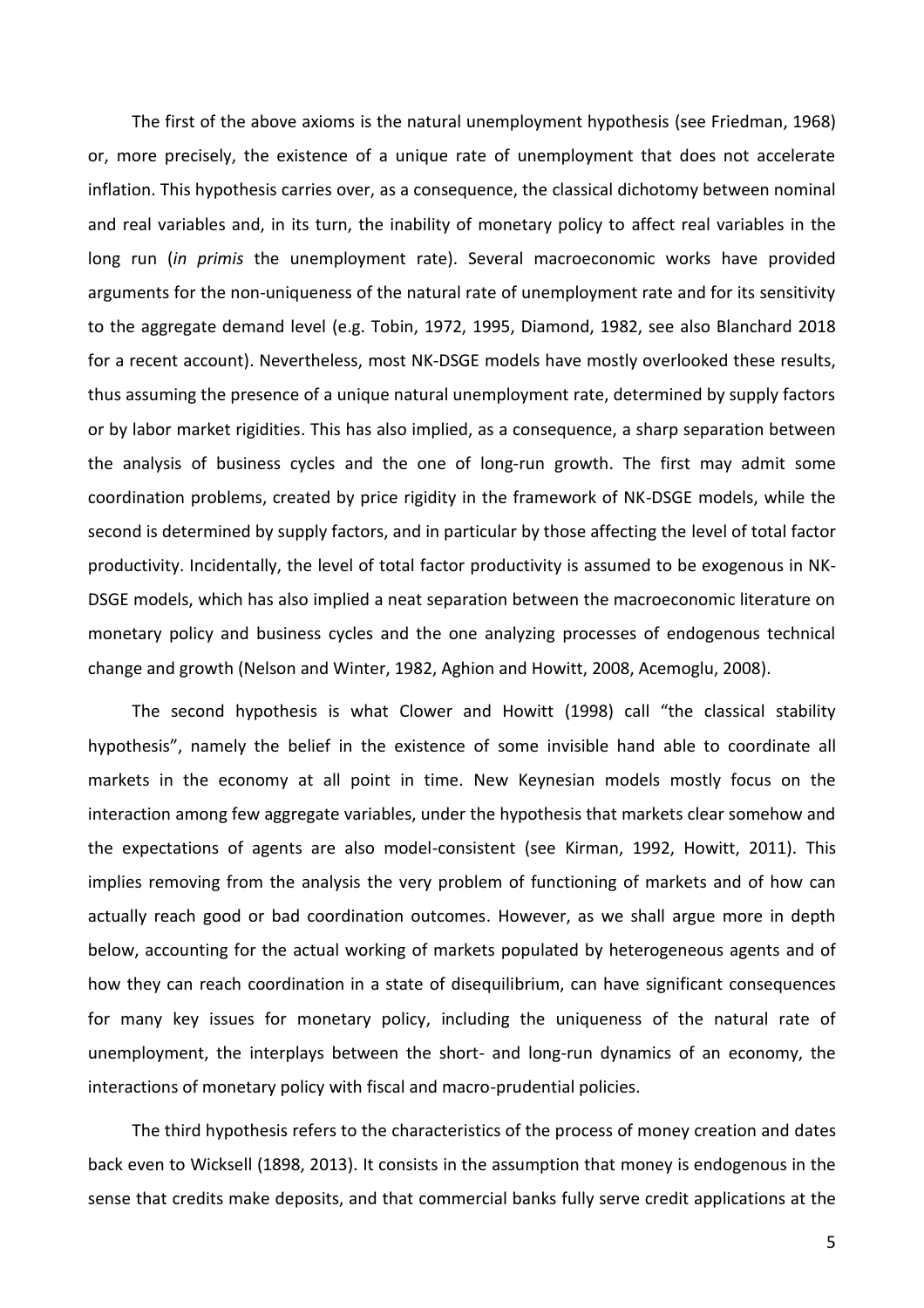interest rate set by the central bank (see Woodford, 2003). This modeling choice reflected the observation that, with the liberalization of financial markets, the traditional money multipliers become highly unstable. It was then meaningless to focus monetary policy on the control of monetary aggregates. At the same time, such an assumption has implied the removal of any explicit reference to the functioning of financial markets and to its consequences for the creation of money and for the supply of liquidity to firms and households. Thus, it is not surprising that the building-up of excessive debts, which was at the root of the financial crisis of 2008, was not perceived as a concern by central bankers (see Stiglitz, 2011, Howitt, 2012).

Although the hypothesis of endogenous money can hardly be questioned (see McLeay et al., 2014, Lavoie, 2003), the actual process of money creation is far from one where banks simply adapt to the interest rate set by central bank and fully serve credit applications of their clients. Money creation (or its destruction) in modern financial systems largely results from the expansion (or shrinkage) of banks' leverage, which is mostly driven by risk considerations (see Adrian and Shin, 2010, 2013). In addition, banks do not fully serve the demands of their clients. On the contrary credit rationing, based on counterparty risk evaluation and on the risk situation of the bank is more the rule than the exception (see Stiglitz and Greenwald, 2003). It follows that the distribution of the risk in the financial system (Stiglitz, 2011) is the fundamental determinant of the supply of money and of the supply of credit in the economy.

Nevertheless, distributional considerations were simply ruled out in the NK-DSGE models that were at the basis of the inflation-targeting consensus before the crisis. Since then, several works in the NK-DSGE literature have partially acknowledged the above problems, and they have developed models with financial frictions, wherein credit conditions depend on the balance sheet conditions of financial intermediaries (see e.g. Gertler et Kiyotaki 2010, Gertler and Kharadi 2011). Nevertheless, these models still overlook some key factors of instability at the root of the last financial crisis. One of them is the increased disintermediation of lending activities, which has moreover been associated with an increase in the degree of complexity of products and relations among actors in financial systems (see Stiglitz, 2011). As we discuss more at length below, this high complexity is an important source of pervasive negative externalities that are not accounted for by the above-mentioned wave of models with financial frictions.

# **4. The case for a disequilibrium approach to monetary policy**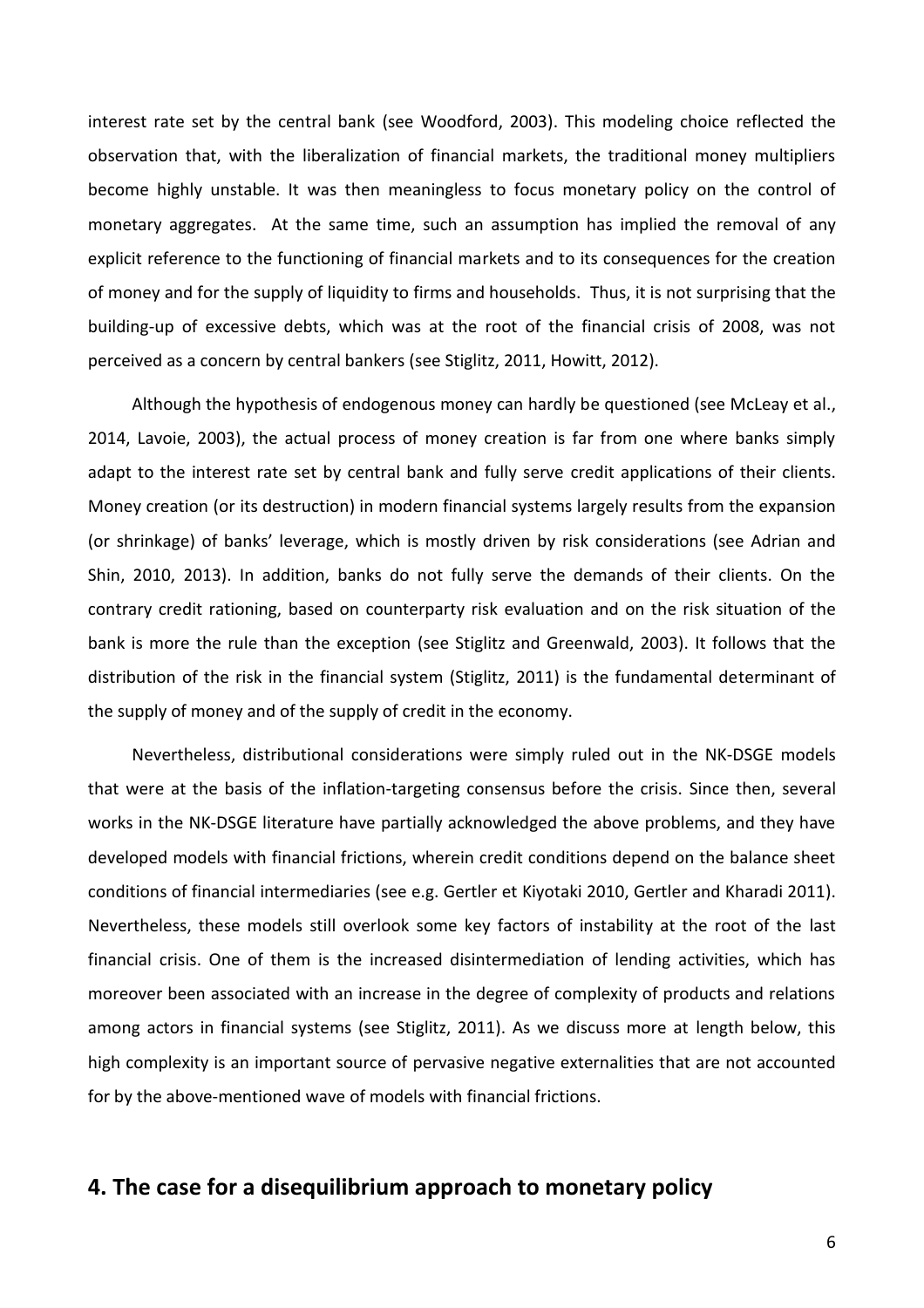An alternative route in face of the problems exposed in the previous section is to develop an analytical framework that explicitly studies coordination processes on markets that are heterogeneous and not in equilibrium at all times. In addition, such a framework should account for the fact that heterogeneity in markets may persist as a result of innovation and diffusion of new technologies, changes in consumers' habits, and in agents' expectations.

Embracing the above disequilibrium perspective, which has strong Keynesian roots (see e.g. Clower, 1965, Hicks, 1974, Tobin, 1972, 1995), has several consequences for the conduct of monetary policy. It also leads to several opposite conclusions with respect to NK-DSGE models. First, one needs to consider the sluggish nature of market adjustment processes, e.g. because of the time agents need to acquire the necessary information and to process it. Accordingly, wages do not fall immediately in the face of an excess of labor supply unless a high unemployment rate persists.<sup>2</sup> In that, price rigidity may favor the coordination of market activities, instead of being an obstacle to it. Indeed, when markets are in disequilibrium, inflation is inevitably associated with changes in relative prices. One problem that economic agents then face is that they might be unable to correctly interpret the signals that result from relative price changes associated to the inflationary process. Some rigidity in price formation processes may thus allow agents to anchor their expectations and to allow them to correctly interpret market signals (see Amendola and Gaffard, 2006, 2010). In contrast, excessively flexible prices may produce erratic changes in relative prices and thus blur the agents' response to market signals. In turn, this may amplify the effects of relative price changes and, paradoxically, it may also set the conditions for high inflation (see Heymann and Leijonhufvud 1995).

Second, a disequilibrium perspective also implies discarding the idea that inflation is always a pure monetary phenomenon, and that central banks can control it via inter-temporal substitution effects produced by changes in interest rates. One needs instead to pay attention to how imbalances across markets evolve, and how they result from different demand as well as supply conditions. The latter are affected by structural change processes induced by the innovation and diffusion of new technologies, but also from the process of readjustment of productive capacities and of exit of firms following a recession (see Amendola and Gaffard, 1998). In addition, both demand and supply on good markets are shaped by the supply of credit as resulting from the banks' leveraging or deleveraging processes, and affected by the distribution of

 $\overline{a}$ 

<sup>&</sup>lt;sup>2</sup> In addition, if one further assumes that wages and prices are more flexible upwards than downwards then an increased dispersion in market excess demands can also explain stagflation (see Tobin 1995).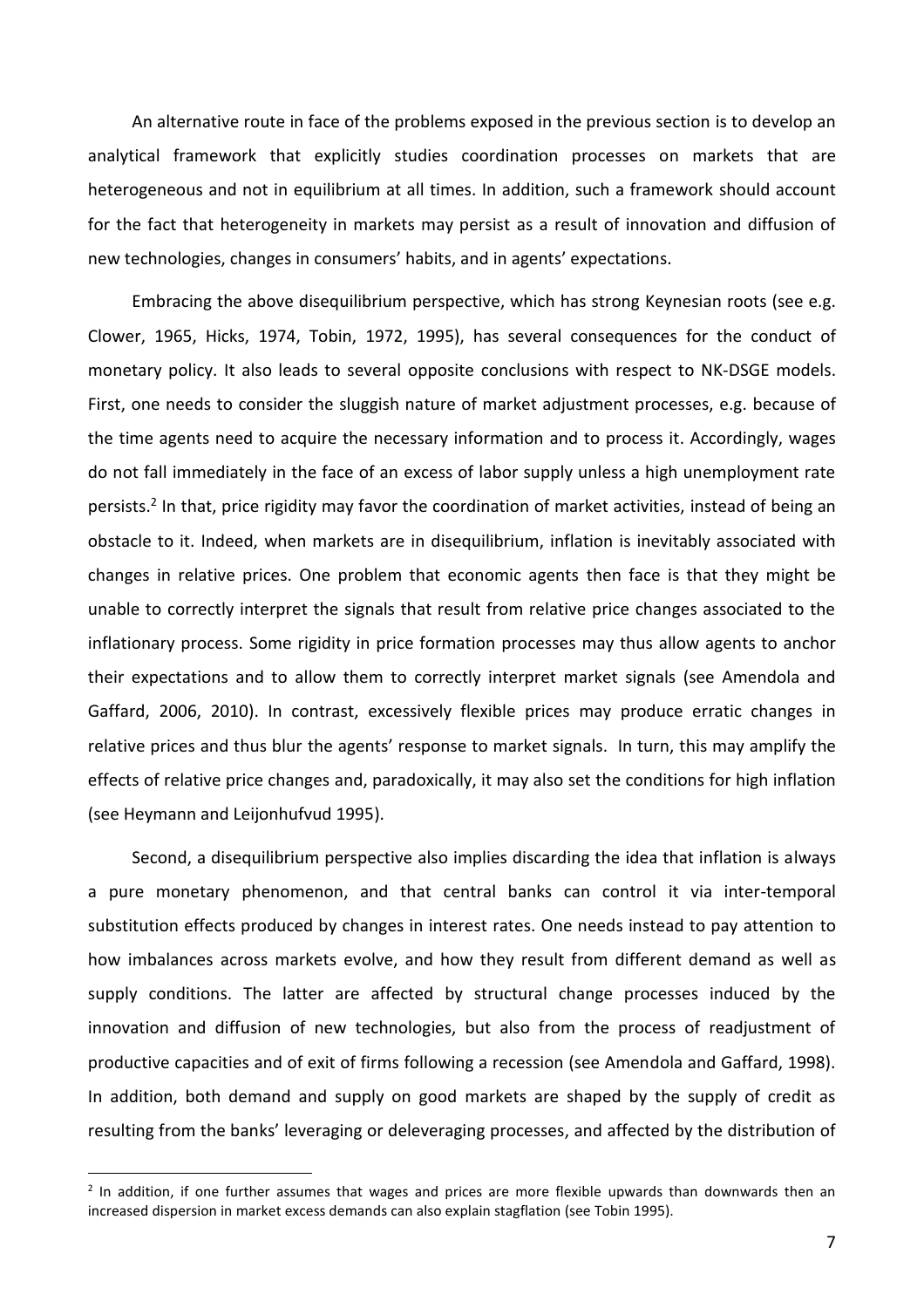risk. It is also important to stress that credit may not only allow agents to finance their investment, production and consumption plans, thus removing the gaps between notional and effective demands (Clower, 1965). It may also help to keep in existence costly trade relationships that are at core of the orderly functioning of markets (see Howitt and Clower, 2000). Again, all this may lead to quite different conclusions with respect to the inflation-targeting consensus, as it implies for instance the absence of any automatism between persistent low interest rates (or excessive government deficits) and inflation.

Third, considering that markets are persistently in disequilibrium implies abandoning the idea of the existence of a unique equilibrium growth path towards which the economy converges in the long run. In contrast, the long-run evolution of the economy is the result of a sequence of short-run states characterized by discrepancies between supply and demand, which reveal coordination failures (see Gaffard, 2017). This also implies breaking down the classical dichotomy and allowing for the possibility that the effects of monetary policy decisions have also long-run real effects.

Finally, considering the dynamics of an economy as a sequence of short-run states has also implications for the interactions between monetary and fiscal policy. In particular, the fiscal rules that avoid explosive government debt dynamics according to NK-DSGE models may instead have very asymmetric effects and plunge the economy into a highly unpleasant dynamics in a disequilibrium framework. For instance, a restrictive monetary policy constraining investment (as it was the case in Europe in the 1990s and in the first decade of this century) may change the whole pattern of economic fluctuations. This is because such a policy may generate a persistent shortfall in investment. Accordingly, it may lower the output growth consistent with price stability and higher the rate of unemployment that does not accelerate inflation. In such a context, the introduction of a fiscal rule may aggravate fluctuations. This is because such a rule leads to a fall in public spending during a recession, accentuating the short- and medium-term recessionary effects of the restrictive monetary policy and by delaying the recovery. In contrast, during an expansionary phase, such a rule allows governments to lower taxes without a corresponding decline in public spending, thus contributing to foster inflationary pressures that can in turn lead to a tightening of monetary policy and to premature recessions. In conclusion, the effects of a fiscal rule can be very asymmetric in a disequilibrium context. No effective constraint is introduced in the expansionary phases of the cycle. In contrast, recessions are amplified, where the latter are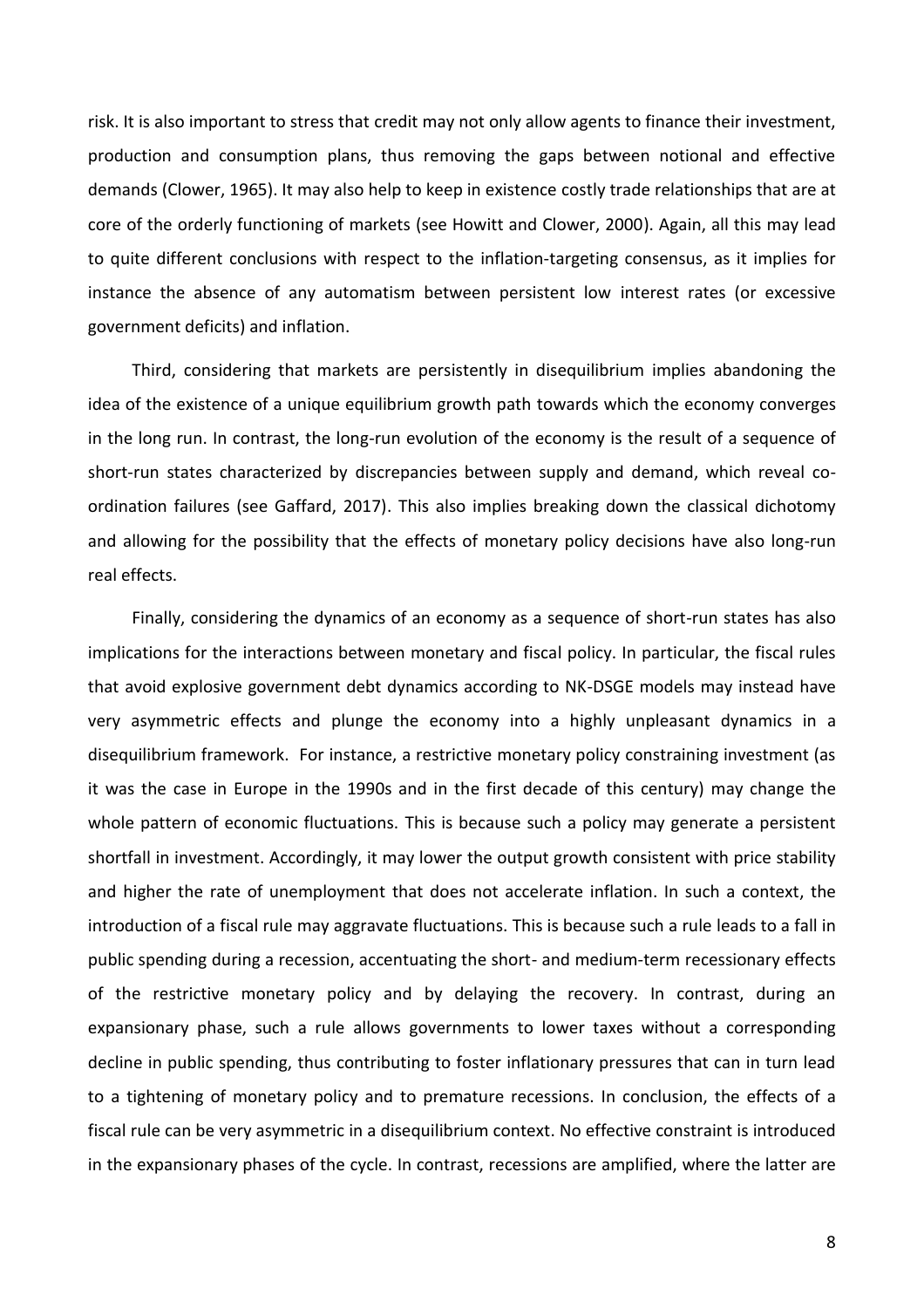not interpretable as deviations from a predetermined exogenous trend, but as phases of an endogenous disequilibrium process that both monetary and fiscal policy contribute to determine.

These conundrums call for a monetary-fiscal policy mix able to cope with a wrong temporal distribution of excess-demand and excess-supply. For instance, when a budget deficit responds to a decrease in aggregate demand and to a decline in economic activity, the real question is how long to accept a budget deficit and what should be its amount before public spending can be relayed by the recovery of private expenditure. In addition, inflationary pressures and budget deficits should not always be considered as pathological, but rather temporarily accepted when they are obvious outcomes of the coordination process of economies that are naturally out of equilibrium.

# **5. Agent-based models and their implication for monetary policy**

The approach to monetary policy advocated in the previous section calls for models able to study coordination processes *out of equilibrium* and to understand their consequences. Agent-Based Models (ABMs henceforth, see Tesfatsion and Judd, 2006) are good candidates in this respect. This is because ABMs represent an economy as a dynamical system of heterogeneous interacting agents. Heterogeneity may involve agent's characteristics (e.g. their net worth) and/or their behavior of agents (e.g. their expectation rules). Furthermore, agents in ABMs can interact globally via prices (as they typically do in traditional macro models) but also locally via non-price variables (e.g. the imitation of a technology or the adoption of an expectation rule adopted by another firm in the economy). Another important ingredient of these models is their non-exclusive focus on equilibrium states. On the contrary, these models explicitly allow for states of the economy where some markets do not clear and/or where agents are not optimizing their behavior and thus have incentives to change it. Abandoning the exclusive focus on equilibrium also implies dispensing with the assumption of rational expectations. ABMs rather assume bounded rationality, i.e. agents have very simple rules of behavior for coping with an environment that is too complex for anyone fully to understand (Leijonhufvud, 1993). These ingredients altogether make ABMs very different from NK-DSGE models. The latter follows a top-down philosophy, wherein agents behavior obeys to conditions compatible with an inter-temporal optimal equilibrium path. In contrast, ABMs have a bottom-up approach. Agents are endowed with simple heuristics not obeying any particular inter-temporal (or model-consistent) constraint. The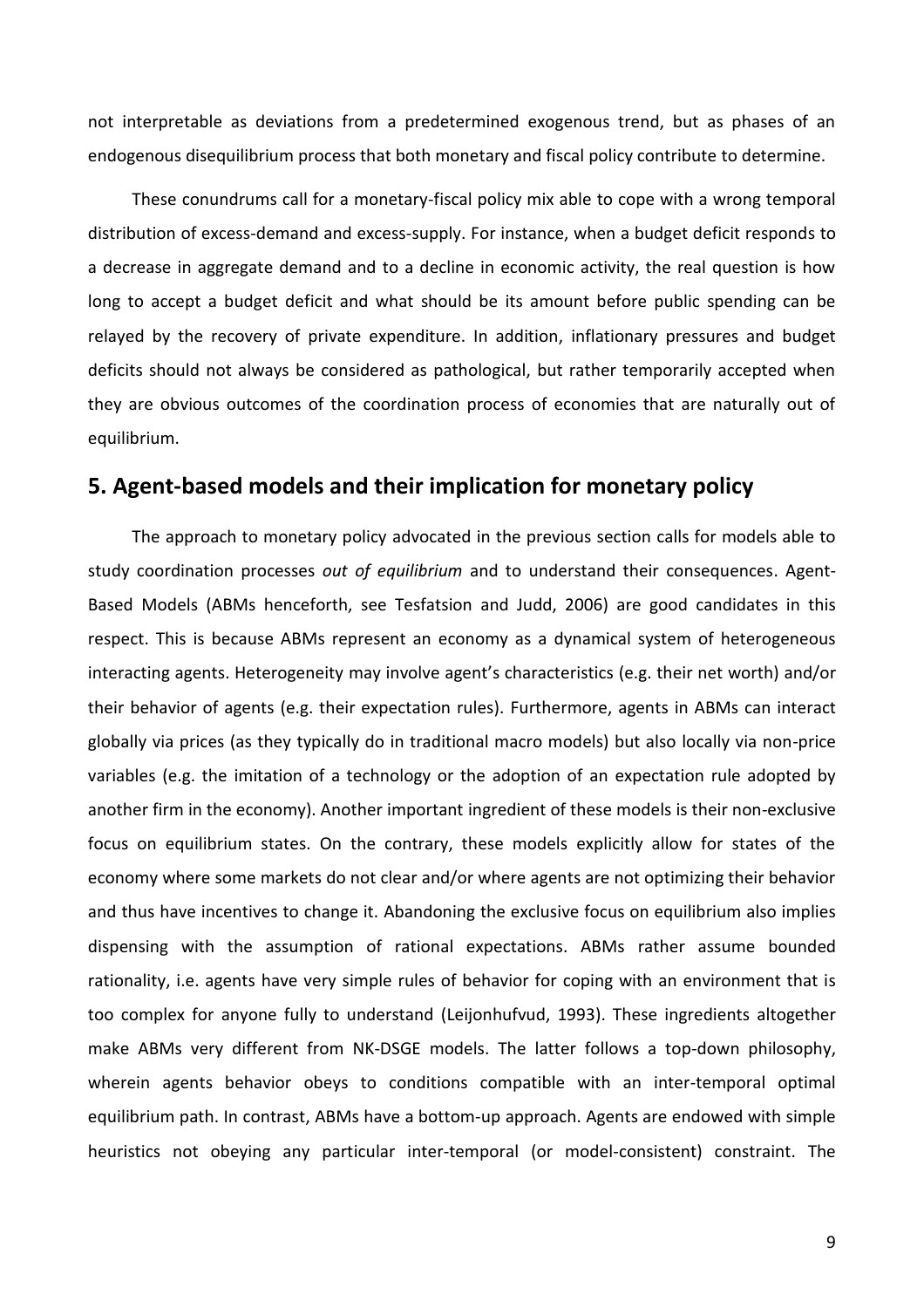macroeconomic dynamics then emerges as a result of the (disequilibrium) interactions among those agents.

The literature on macroeconomic ABMs is rapidly growing. We refer to the recent survey in Fagiolo and Roventini (2017) for a rather complete survey of the different contributions and to Napoletano (2018) for a discussion of the implications of ABMs for macroeconomic analysis as well as of their limitations (and of how they are currently addressed in the literature). Here we shall briefly mention few examples that show the ability of ABMs to develop analyses that deal with the monetary policy in a market disequilibrium perspective as discussed in the previous section. These works shed lights on mechanisms of transmission of monetary policy (and on their effects) beyond the inter-temporal substitution effects that are studied by NK-DSGE models.<sup>3</sup> Ashraf and Howitt (2011), Ashraf et al. (2017) and Popoyan et al. (2017) all share the same agent-based framework (originally developed by Howitt and Clower, 2003) consisting in an economy where the local interactions of heterogeneous agents following simple heuristic give rise to stable trade organizations and relationships. In this economy, exchange activities are facilitated and coordinated by a self-organizing network of entrepreneurial trading firms. The ordered functioning of markets and the steady growth of the economy depend on keeping such structures into existence. Recessions in these models arise from disruption to trade and they are costly because they result in the disappearance of trade organizations and in the breaking down of trade relationship, which are then costly (also in terms of time) to restore. In this framework, an increase in the trend rate of inflation leads to an increase in the long-term unemployment rate (Ashraf and Howitt 2011). This is because higher inflation is associated with higher price volatility. In turn the high price volatility exacerbates market selection and generates higher exit rates of trading firms and more instability in trade relationships.

In supporting the above-described mechanisms of exchange, banks can play a "financial stabilizer" counter-cyclical role, especially during deep recessions, characterized by high rate of bankruptcy of trading firms (Ashraf et al. 2017). This is because the provision of credit helps incumbents to remain in business thus and keeps the remaining trading relationships into existence. In addition, credit favors the growth of entrant firms and thus contributes to restore trading relationships that were dismantled by the wave of firm bankruptcies. In contrast, banks

 $\overline{a}$ 

<sup>&</sup>lt;sup>3</sup> Agent-based models have also been used to analyze other aspects of monetary policy like the role of central bank learning for time-consistency problems, as well as the impact of heterogeneous agents' learning and expectations on inflation targeting policies. We do not discuss these research strands here, and we refer the interested reader to the contributions of Arifovic et al. (2010), of Salle et al. (2013) and of Salle (2015).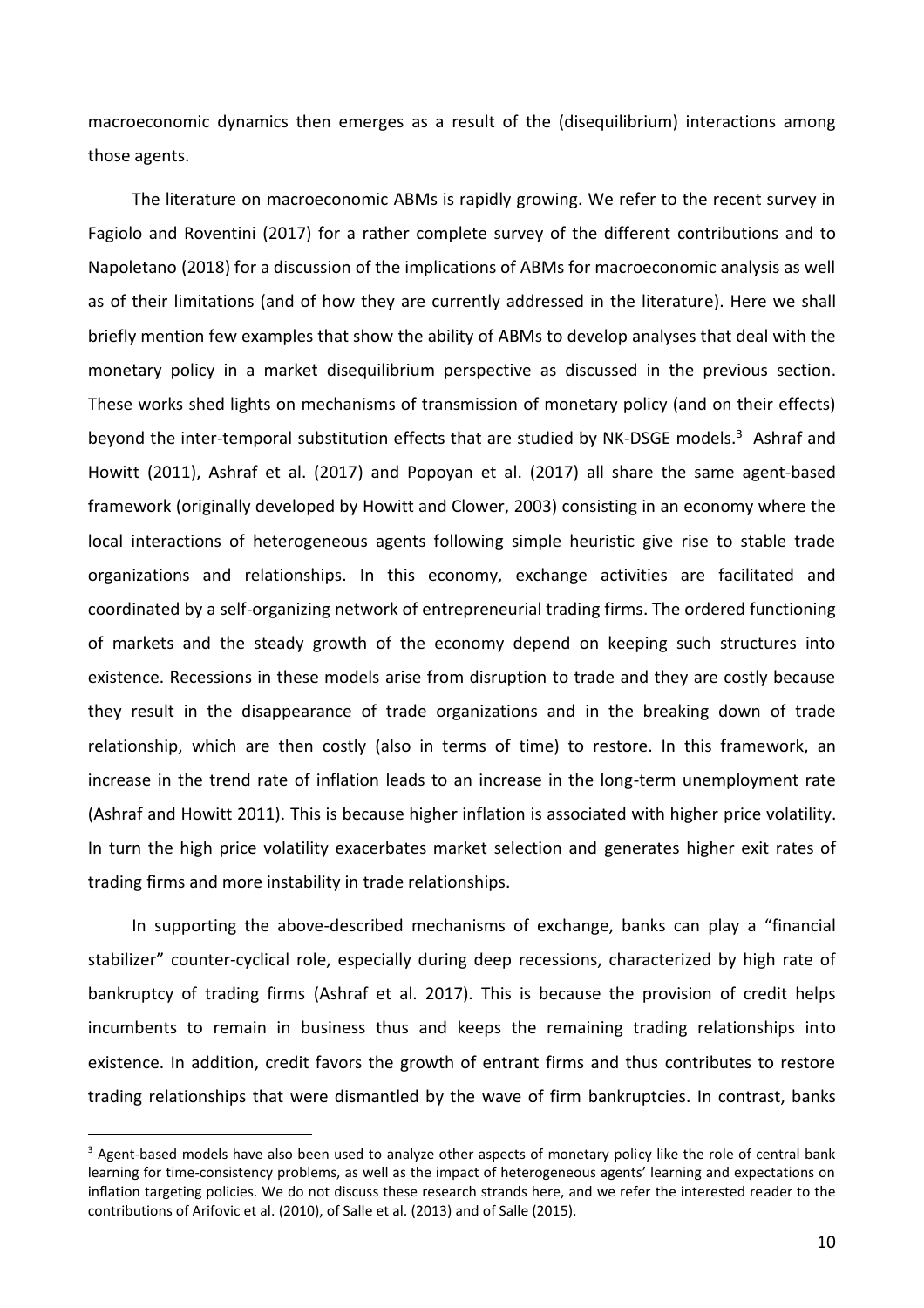rationing their clients have a pro-cyclical effect and exacerbate recessions. Moreover, monetary policy and macro-prudential regulation and monetary policy can affect the ability of the credit sector to dampen or to amplify bankruptcy shocks (see Popoyan et al. 2017 who extend the Ashraf et al. model 2017). In particular, the combination of a triple-mandate Taylor rule (focusing on output gap, inflation and credit growth) with a Basel III prudential regulation improves the stability of the banking sector and smooth out output fluctuations. And the beneficial effects of Basell III are mostly due to dynamic capital requirements, whereas other measures (like liquidity requirements) have a negative impact. These results are explained by the fact that a leaningagainst-the-wind policy together with dynamical requirements strengthens the counter-cyclical credit channel we outlined above. In particular, during recessions they favor the supply of credit to firms, thus helping to restore trading relationships. In contrast, during expansions they avoid excessive credit growth and thus reduce the likelihood of a wave of firm bankruptcy and, accordingly, of a deep recession.

 Otherwise, the distribution of financial risk in the economy shapes credit supply and also firm levels of production and investment (Delli Gatti et al. 2003), and Giri et al. 2018).<sup>4</sup> In particular, sudden and sharp increases of the policy rate can generate recessions (see Giri et al. 2018, who analyze the impact of monetary policy during large crises like the Great Recession). In addition, after a crisis, returning too soon and too quickly to a normal monetary policy regime can generate a "double dip" recession. Such a double-dip recession can instead be avoided by anchoring the interest rate at a zero-lower bound for a prolonged period. These results thus find support for the monetary policy moves of central banks during the Great Recession. This is interesting because, as Howitt (2011) also points out, none of these policy responses were indeed guided by NK-DSGE theory.

Finally, ABM models allow dealing with the issue of the short- and long-run effects of combinations of fiscal and monetary policy (Dosi et al. 2013, 2015). In these works, firm investment determines the rate of innovation and diffusion of new technologies and, accordingly, the long-term productivity growth rate. Moreover, the level of investment is determined by firms' expectations about future demand, and it can be constrained by the credit supplied by banks.

 $\overline{a}$ 

<sup>4</sup> These works belong to a stream of works in the macro ABM literature focusing on the consequences of the distribution of financial risk in the economy. See Delli Gatti et al. (2008) and Gallegati et al. (2017) for good collections of works belonging to such a research strand.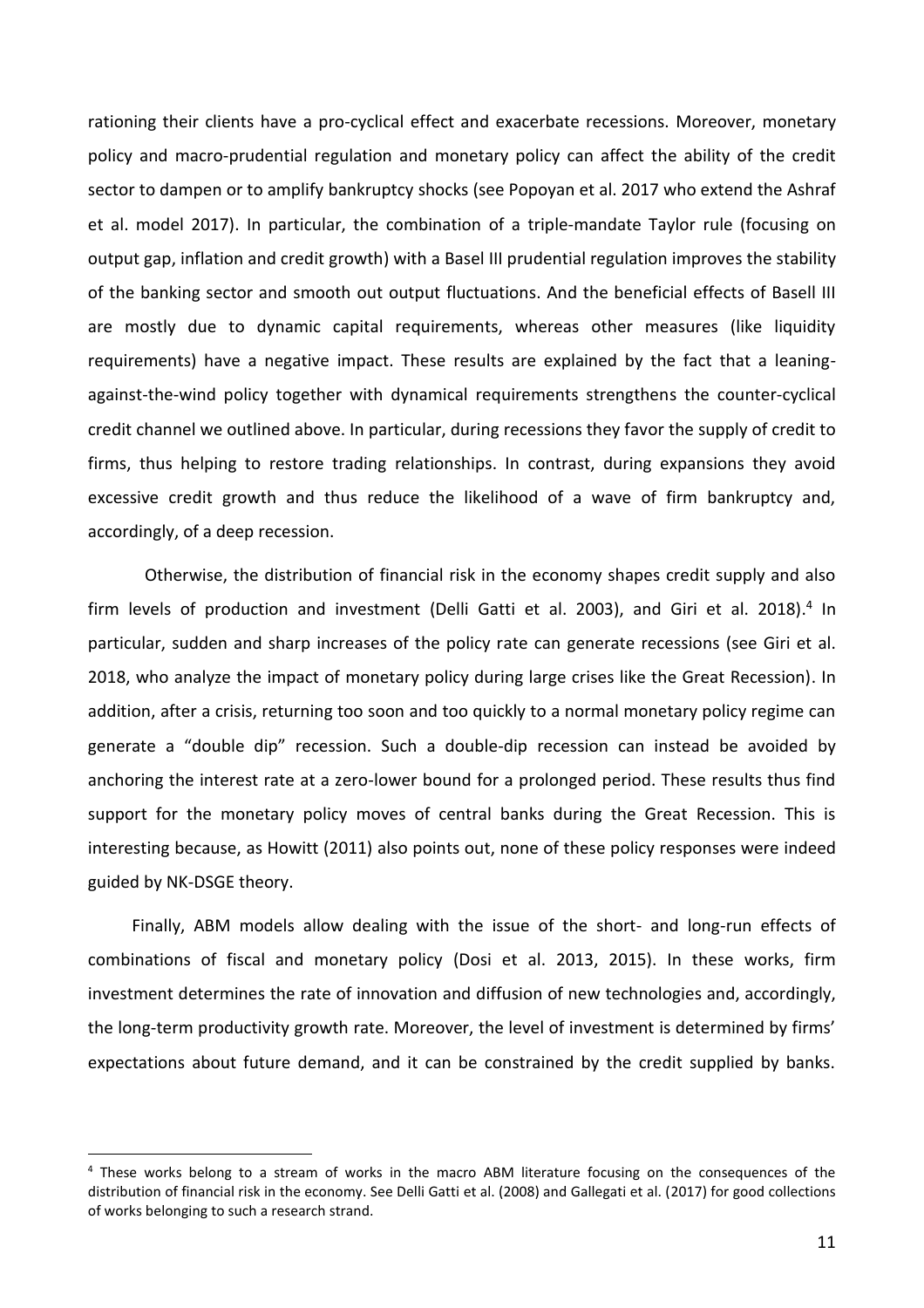Monetary policy works via the debt channel by affecting firms' ability to finance their investments via internal vs. external debt, and by affecting banks' propensity to supply credit to firms.

In this framework, the combination of a single mandate inflation-targeting monetary rule and of a fiscal compact rule constraining government debt and deficit levels, does not only lead to higher output growth volatility and unemployment in the short-run (Dosi et al., 2015). It also reduces the long-term growth rate of the economy. In contrast, a double-mandate monetary rule (including both an unemployment as well as an inflation target) is able to alleviate the negative effects of fiscal rules constraining government's budget. The foregoing results thus confirm the insights we discussed in the previous section about the negative effects of fiscal rule in a disequilibrium framework, especially when this fiscal rule is coupled with a strict inflationtargeting monetary rule. Finally, these works show that the effects of monetary policy are highly dependent on the characteristics of income distribution, as approximated by the functional distribution between profits and wages (Dosi et al. 2013). In particular, when such a distribution is too much biased in favor of profits, the economy get stuck in a liquidity trap when firms pile-up profits that are not used to invest as their demand expectations are low (due to the low wage level in the economy). In this situation, the ability of monetary policy to stimulate the economy via the debt channel is totally ineffective.

# **6. Endogenous money, financial networks and monetary policy**

As we explained in the section 3 above, the process of money creation and of the determination of credit supply to non-financial firms and households largely results from the leveraging and deleveraging of banks and other financial intermediaries, which in turn follows risk evaluation by those actors. Such a consideration has important consequences for the conduct of monetary policy (see Adrian and Shin, 2009). First, it implies that monetary policy should pay attention at how changes in short term interest rates and, relatedly, in the whole yield curve, affect the capacity of financial intermediaries to borrow short and lend long. Second, it paves the way to another important "risk-taking channel" for the transmission of monetary policy (see Borio and Zhou, 2012, Stiglitz, 2011), which operates via the effect that open market operations have on the liquidity of different financial securities and thus their ability to be used for collateralized borrowing by financial intermediaries. The financial crisis of 2008 has shown that a huge deleveraging of the financial sector can have significant adverse effects on the real economy. Such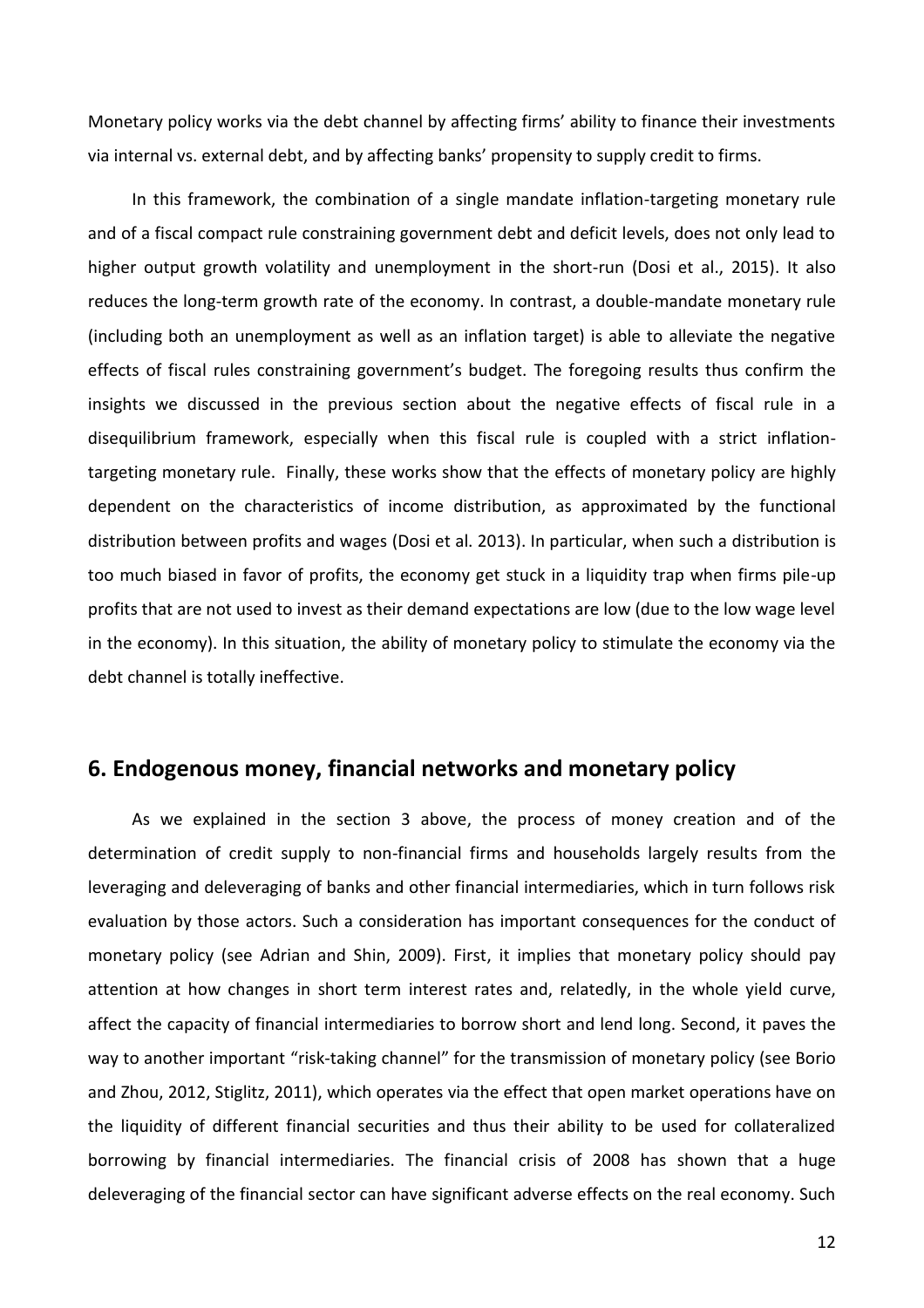a deleveraging was mainly driven by the abrupt increase in haircut rates and credit spreads on assets used for collateralized borrowing (Adrian and Shin, 2009, Gorton and Metrick, 2012). The various interventions denominated as "quantitative easing policies" were all aimed at softening the strains imposed by the above deleveraging process and to improve the market liquidity of the financial assets used as a collateral. The main rationale for these policies was given by the "unconventional" occurrence of the zero-lower bound constraint that limited the ability of monetary policy to affect credit supply via the usual interest-rate channel. Nevertheless, the presence of the above risk-taking channel implies that the use of these policies should not be restricted to unconventional situations. They should rather be part of the standard toolkit of central bankers also in normal times.

However, monetary policies targeting interest rates or liquidity conditions and leverage need to pay attention of one fundamental feature of financial systems: its interconnectedness. Today the financial system is structured as a complex web of financial relationships of very different nature (e.g. unsecured lending, repurchasing agreements, derivatives) and among different types of actors (e.g. banks, hedge funds, money market, and pension funds). Financial inter-linkages can generate important trade-offs. On the one hand, they increase individual liquidity because, for instance, they can allow one financial institution to expand leverage by re-hypothecating the collateral obtained via reverse repos rather than its proprietary collateral (see Luu et al., 2018, for analysis of this channel). In addition, they can reduce individual risk via diversification (see Allen and Gale, 2000, and Battiston et al., 2012). On the other hand, they may generate important external effects (e.g. my insolvency can become yours if it causes a significant drop in the value of your assets), thus increasing systemic risk and generating financial crises (see e.g. Leijonhufvud 2009, Battiston et al., 2012, Acemoglu et al., 2015). A good deal of literature in the last years has developed financial network models to study the consequences of the structure of the networks of financial inter-linkages for financial stability (see also Chinazzi and Fagiolo, 2015, for a survey). This literature has highlighted two main "transmission channels". First, shocks move from a bank to another via the direct interlocks between balance sheets. That is, since the liabilities of one bank are the assets of some other banks, the default of the debtor may be better implies a loss for the creditors (see e.g. Eisenberg and Noe, 2011). Likewise, in case creditors decide to hoard liquidity, this has negative external effects on the liquidity accruals of their borrowers. This, in turn, leads the latter to further hoard liquidity from their borrowers. A liquidity-hoarding cascade may thus start, with the result of reducing the overall liquidity in financial markets (see Gai,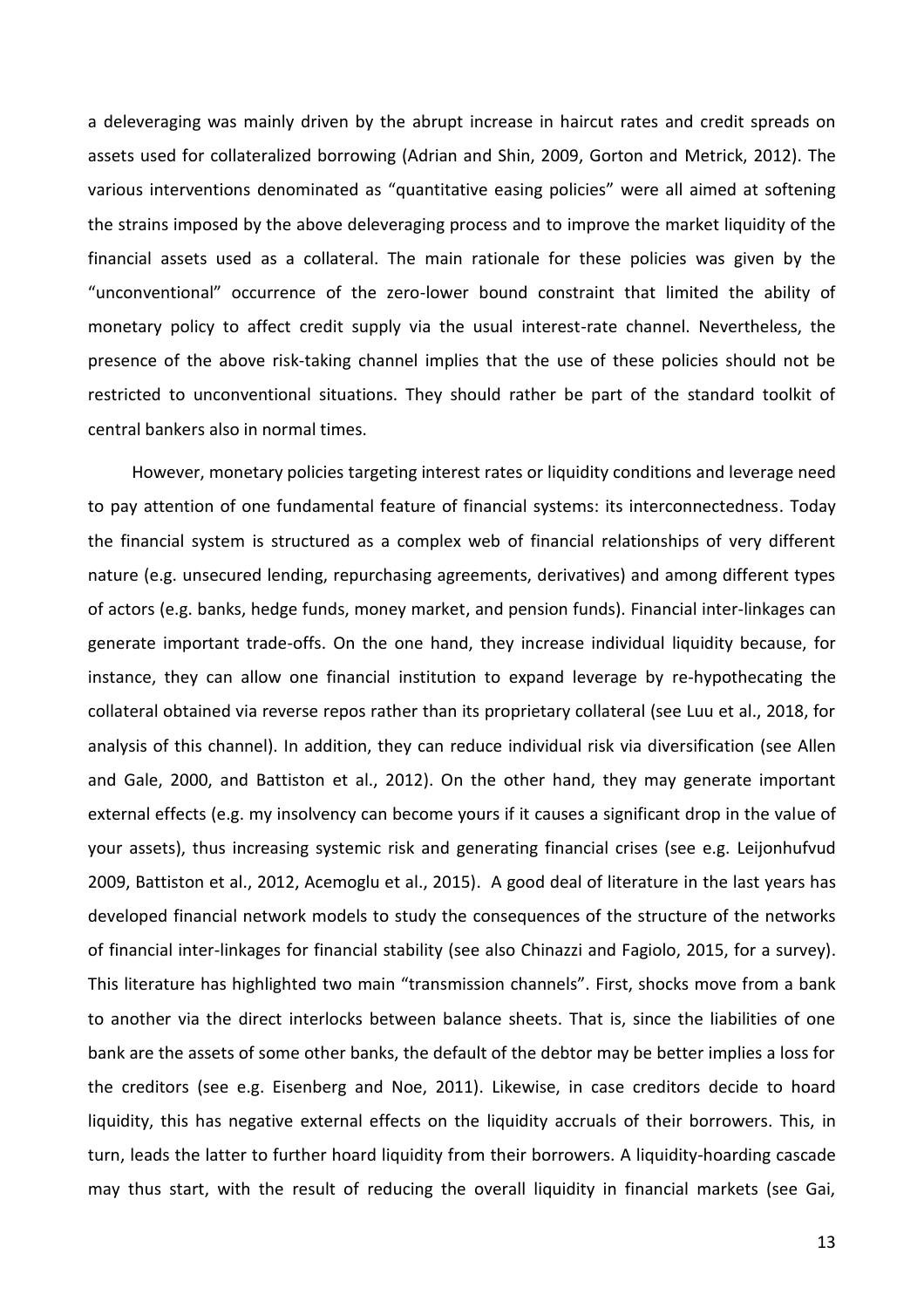Haldane and Kapadia, 2011, and Luu et al., 2018). Second, there are indirect connections among banks due to the fact that they invest in common assets (see e.g. Battiston et al., 2012, Cont et al., 2013). This implies that, for instance, if as a result of a shock on the price of an asset, a bank sells a quantity of that asset sufficient to move down the price, the other banks holding the same asset will experience both the initial price shock as well the secondary one. They may then start to sell the asset themselves, thus triggering a devaluation spiral.

Financial network models constitute an important methodological leap forward in the analysis of the transmission of externalities, and their results are typically not reproducible by NK-DSGE models. Furthermore, the results of these models have important consequences not only for financial regulation (see e.g. Napoletano and Battiston, 2014, Battiston et al., 2016, and Haldane, 2013), but for the conduct of monetary policy as well. First, policies changing the shortterm interest rate may trigger different responses of the financial system, not only as a consequence of the average leverage situation of the financial system, but also as a consequence of the different structure of the network of financial inter-linkages, as the latter may indeed work as a multiplier of the initial monetary policy shock (see Visentin et al., 2016, for a detailed analysis of the conditions under which an interconnected financial system amplifies or not external shocks). Second, financial networks have also consequences for policies directly affecting banks' balance sheets and liquidity. For instance, network structures concentrating collateral flows among few market players generate high market liquidity in presence of re-hypothecation (Luu et al., 2018). It is therefore those central nodes of the network that must be targeted by quantitative easing policies to quickly restore liquidity following a market strain. Furthermore, one key consequence of interconnectedness is that the value of assets and liabilities of one institution cannot be evaluated independently from the value of assets and liabilities of other institutions that are directly or indirectly connected to it (see Eisenberg and Noe, 2001, and Visentin et al., 2016). This is not just because of the above-mentioned practice of re-using other parties' collateral to expand leverage. It is also because the securitization process has implied that several securities may consist of debt obligations of third parties, such bonds, securities of other banks in the same financial system but also mortgage-backed securities and other asset-backed securities. It follows that monetary policies improving the solvency or liquidity situation of specific banks, or the liquidity of specific class of securities, may have a beneficial impact on the value of assets' portfolio of other banks and, in this way, improve their solvency, ultimately having a positive impact on the ability of the whole financial sector to expand leverage and to supply credit.

14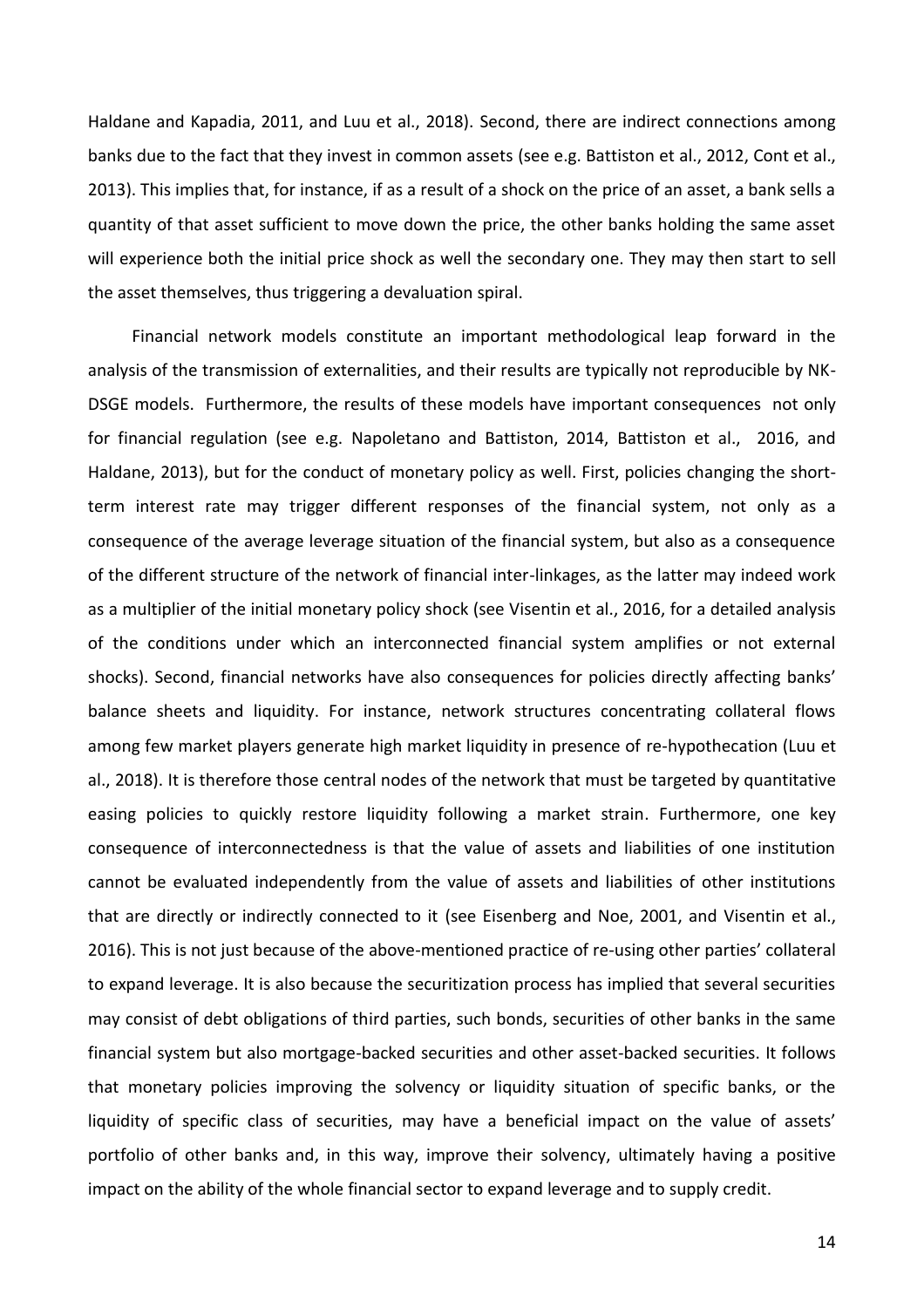# **7. Concluding remarks**

 $\overline{a}$ 

We revisited the main tenets of the inflation-targeting consensus about monetary policy before the Great Recession and the building blocks of the NK-DSGE models supporting it. We discussed how the failure of these models to provide guidance during the crisis were largely due to assumptions that implied excessive confidence in the ability of markets to coordinate supply and demand and in the neglect of the impact of finance on real activities, due to a particular view of the role of price flexibility and of the characteristics of the money creation process. In addition, these models left little room for the analysis of the possible long-run effects of monetary policy and had a very specific view of the interactions between monetary policy and other policies. We then argued that a new framework for monetary policy needs to go beyond the limitations of NK-DSGE models and in particular it needs to put emphasis on the role of processes guiding coordination in markets, and on the structure of financial relations guiding the diffusion externalities in financial markets. Finally, we discussed how these two important aspects are captured by new classes of models, namely agent-based and financial network models, that have been able to provide useful insights for the conduct of monetary policy, and to its interactions with other types of policies (fiscal policy, macro-prudential policy). These models may thus have a room in the future toolbox of central bankers.

As a final remark, one must stress the strong links existing between banks' leverage and, more generally, the organization of the financial system, and disequilibria in real markets, like the market for goods or the market for labor. On the one hand, disequilibria in real markets determine the demand for credit, which is a factor shaping the asset side of banks and their leverage.<sup>5</sup> On the other hand, the supply of credit determines the ability of firms and households to finance their consumption and investment plans, and accordingly aggregate demand and supply. Financial leverage, though, is not the only factor significantly impacting disequilibria in real markets. Another important one, is the time horizon of banks and financial institutions in their provision of credit. In particular, excessive short-termism may not only be a source of bubbles and excess volatility in financial markets. It may also reduce the amount of financing available for long-term real investments. i.e. the ones associated with higher uncertainty but also with higher productivity gains (see Haldane, 2015). The time horizon of financial actors cannot simply be affected by the

<sup>&</sup>lt;sup>5</sup> Following the argument of Hicks, we can also argue that, 'the market makes its money' (Hicks 1989).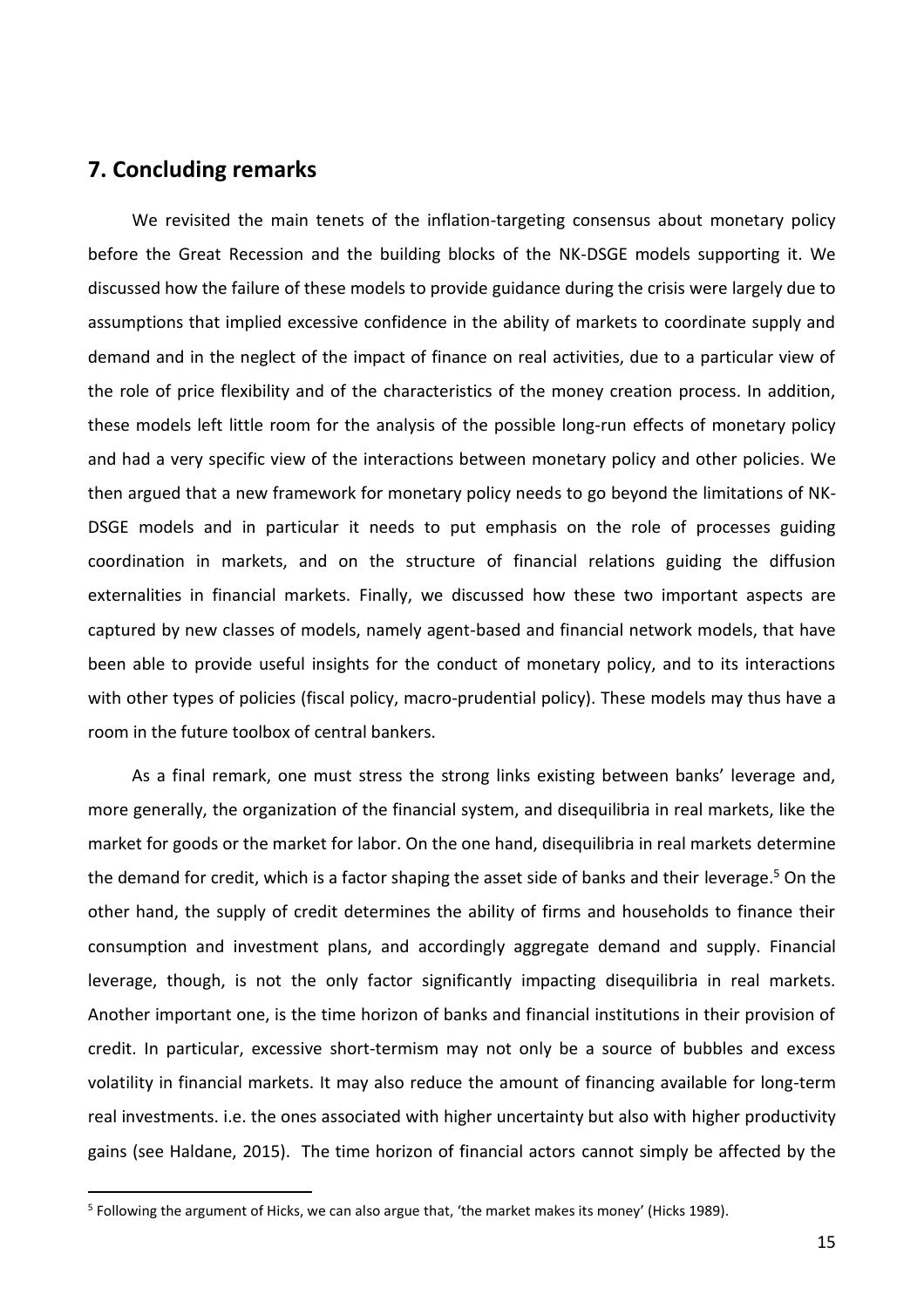level of central bank interest rates or by macro-prudential measures. In involves restructuring the functions of banks (e.g. separating between commercial and investment banking activities) and the governance of firms. These crucial issues have probably received less attention that what they deserve for the moment, and they need to be on the research of theoretical models dealing with financial-real interactions, especially the ones dealing with market disequilibria.

# **References**

Acemoglu, D. (2008), *Introduction to Modern Economic Growth*, Princeton, Princeton University Press.

Acemoglu, D.; Ozdaglar, A. and Tahbaz-Salehi, A. (2015), 'Systemic risk and stability in financial networks', *American Economic Review* **105**(2), 564—608.

Adrian, T. and Shin, H. S. (2010), 'Liquidity and leverage', *Journal of Financial Intermediation* **19** (3), 418--437.

Adrian, T. and Shin, H. S. (2013), 'Procyclical leverage and value-at-risk', *The Review of Financial Studies* **27**(2), 373--403.

Adrian, T.; Shin, H. S. and others (2009), 'Prices and Quantities in the Monetary Policy Transmission Mechanism', *International Journal of Central Banking* **5**(4), 131--142.

Aghion, P. and Howitt, P. W. (2008), *The Economics of Growth*, Cambridge Mass., MIT press.

Allen, F. and Babus, A. (2009), 'Networks in finance', *The Network Challenge*, 367--382.

Allen, F. and Gale, D. (2000), 'Financial contagion', *Journal of Political Economy* **108**(1), 1--33.

Amendola, M. and Gaffard, J.-L. (1998), *Out of Equilibrium*, Oxford, Clarendon Press.

Amendola M. and Gaffard J.-L. (2006), *The Market Way to Riches: Beyond the Myth*, Cheltenham: Edward Elgar.

Amendola, M., Gaffard, J.-L. (2010): Unemployment as a disequilibrium phenomenon: The economics of Keynes and how to go ahead from Patinkin, Leijonhufvud and Hicks, OFCE Working Paper No 2010-24.

Arifovic, J.; Dawid, H.; Deissenberg, C. and Kostyshyna, O. (2010), 'Learning benevolent leadership in a heterogenous agents economy', *Journal of Economic Dynamics and Control* **34**(9), 1768--1790.

Battiston, S.; Farmer, J. D.; Flache, A.; Garlaschelli, D.; Haldane, A. G.; Heesterbeek, H.; Hommes, C.; Jaeger, C.; May, R. and Scheffer, M. (2016), 'Complexity theory and financial regulation', *Science* **351**(6275), 818--819.

Battiston, S.; Gatti, D. D.; Gallegati, M.; Greenwald, B. and Stiglitz, J. E. (2012), 'Liaisons dangereuses: Increasing connectivity, risk sharing, and systemic risk', *Journal of Economic Dynamics and Control* **36**(8), 1121--1141.

Battiston, S.; Guerini, M.; Napoletano, M. and Stolbova, V. (2018), 'Financialization in EU and its consequences', *ISI Growth Policy Brief* (forthcoming).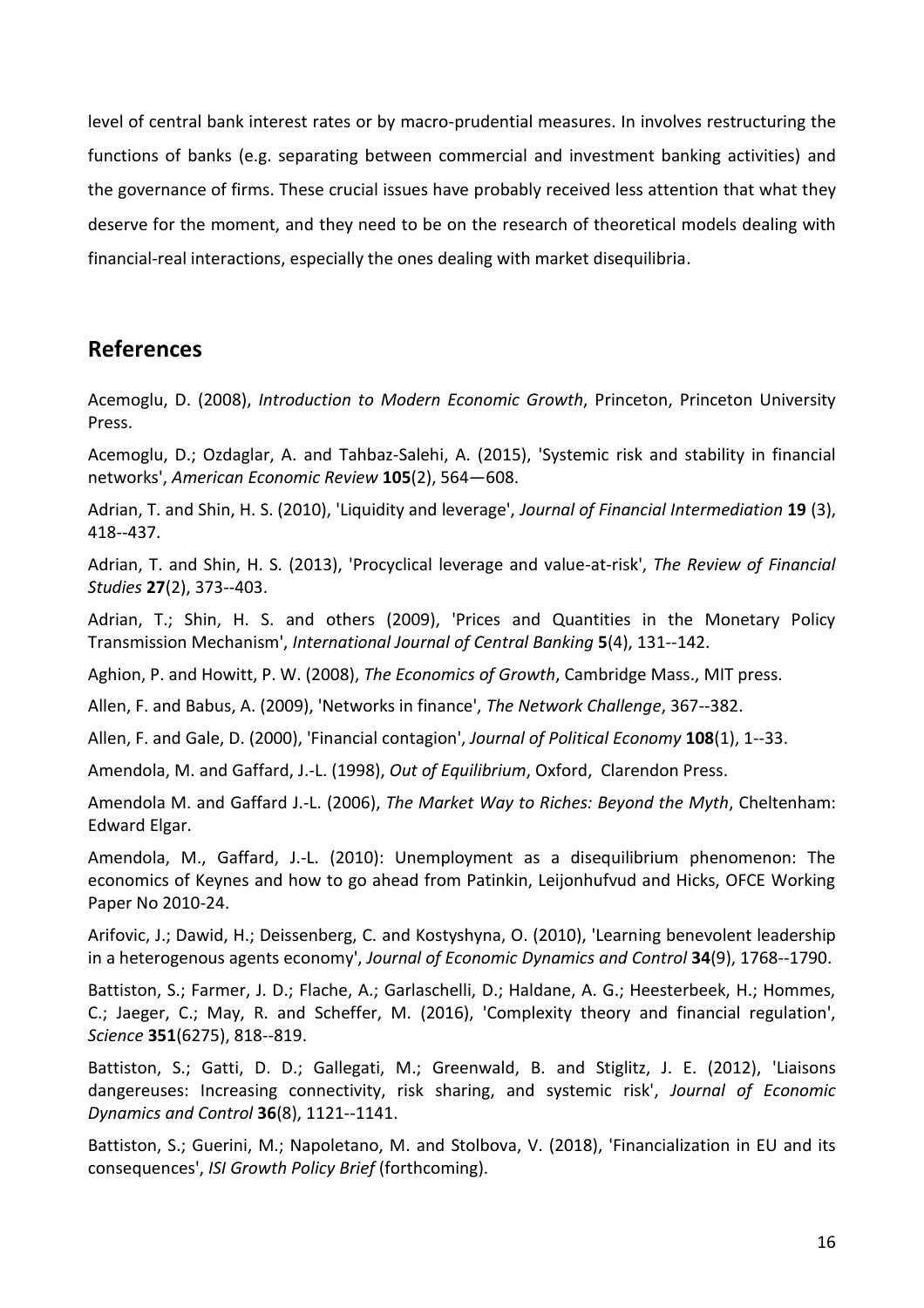Bernanke, B. S.; Laubach, T.; Mishkin, F. S. and Posen, A. S. (2001), *Inflation Targeting: Lessons from the International Experience*, Princeton, Princeton University Press .

Blanchard O. (2008), 'The State of Macro', *NBER Working Paper* No 14259.

Blanchard, O. (2018), 'Should we reject the natural rate hypothesis?', *Journal of Economic Perspectives* **32**(1), 97--120.

Blanchard, O. and Gali, J. (2007), 'Real wage rigidities and the New Keynesian model', *Journal of Money, Credit and Banking* **39** (1), 35--65.

Borio, C. and Zhu, H. (2012), 'Capital regulation, risk-taking and monetary policy: a missing link in the transmission mechanism?', *Journal of Financial Stability* **8**(4), 236--251.

Chinazzi, M. and Fagiolo, G. (2015), Systemic risk, contagion, and financial networks: A survey, *in*  Iván Arribas Fernandez and Emili Tortosa Ausina, ed., 'Banking integration and financial crisis: some recent developments', Fundación BBVA, .

Clower, R. and Howitt, P. (1998), 'Keynes and the classics: an end of century view', in Ahiakpor J.C.W. ed. *Keynes and the Classics Reconsidered***,** Dordrecht, Kluwer

Clower, R. W. (1965), 'The Keynesian counterrevolution: a theoretical appraisal', in F.H. Hahn and F.P.R. Brechling, *The Theory of Interest Rates*, London: Macmillan..

Cont, R.; Moussa, A. and Santos, E. B. (2013), 'Network structure and systemic risk in banking systems', Fouque J.P. Langsam eds, *Handbook of Systemic Risk*, Cambridge University Press.

Delli Gatti, D.; Gaffeo, E.; Gallegati, M.; Giulioni, G. and Palestrini, A. (2008), *Emergent macroeconomics: an agent-based approach to business fluctuations*, Springer Science and Business Media.

Delli Gatti, D.; Guilmi, C. D.; Gaffeo, E.; Giulioni, G.; Gallegati, M. and Palestrini, A. (2005), 'A new approach to business fluctuations: heterogeneous interacting agents, scaling laws and financial fragility', *Journal of Economic Behavior and Organization* **56**(4), 489-512.

Diamond, P. A. (1982), 'Aggregate demand management in search equilibrium', *Journal of Political Economy* **90**(5), 881--894.

Dosi, G.; Fagiolo, G.; Napoletano, M. and Roventini, A. (2013), 'Income distribution, credit and fiscal policies in an agent-based Keynesian model', *Journal of Economic Dynamics and Control* **37**(8), 1598--1625.

Dosi, G.; Fagiolo, G.; Napoletano, M.; Roventini, A. and Treibich, T. (2015), 'Fiscal and monetary policies in complex evolving economies', *Journal of Economic Dynamics and Control* **52**, 166--189.

Eisenberg, L. and Noe, T. H. (2001), 'Systemic risk in financial systems', *Management Science* **47**(2), 236--249.

Fagiolo, G. and Roventini, A. (2017), 'Macroeconomic Policy in DSGE and Agent-Based Models Redux: New Developments and Challenges Ahead.', *Journal of Artificial Societies and Social Simulation* **20**(1).

Friedman, M. (1968), 'The Role of Monetary Policy', *The American Economic Review* **58**(1), 1-17.

Gaffard, J.-L. (2017), 'Vers une macroéconomie non-walrasienne', *Revue de l'OFCE* **153**, 265 - 288.

Gai, P.; Haldane, A. and Kapadia, S. (2011), 'Complexity, concentration and contagion', *Journal of Monetary Economics* **58**(5), 453--470.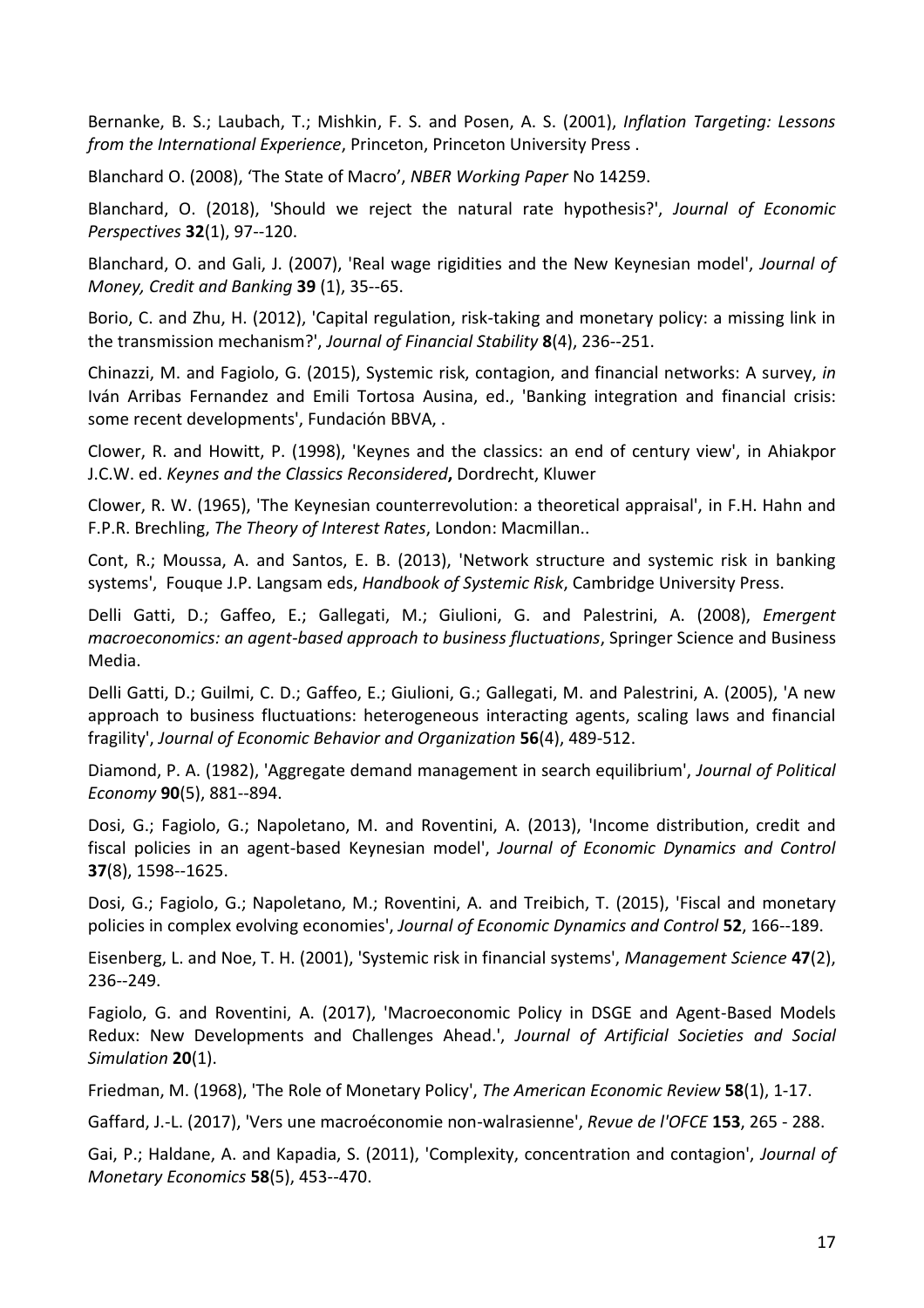Gallegati, M.; Palestrini, A. and Russo, A. (2017), *Introduction to Agent-Based Economics*, Academic Press.

Gertler, M. and Karadi, P. (2011), 'A model of unconventional monetary policy', *Journal of Monetary Economics* **58**(1), 17--34.

Gertler, M. and Kiyotaki, N. (2010), Financial intermediation and credit policy in business cycle analysis', in Friedman B.M., Woodford M. eds *Handbook of Monetary Economics'* volume 3, Amsterdam, Elsevier.

Giri, F.; Riccetti, L.; Russo, A. and Gallegati, M. (2018), 'Monetary Policy and Large Crises in an Agent Based Macroeconomic Model', *Journal of Economic Behavior and Organization* forthcoming.

Gorton, G. and Metrick, A. (2012), 'Securitized banking and the run on repo', *Journal of Financial Economics* **104**(3), 425--451.

Haldane, A. G. (2013), 'Rethinking the financial network', in *Fragile Stabilität–stabile Fragilität*, Springer, pp. 243--278.

Haldane, A. G. (2015), '4. The Costs of Short-termism', The Political Quarterly 86(S1), 66--76.

Heymann, D. and Leijonhufvud, A. (1995), *High Inflation*, Oxford, Clarendon Press.

Hicks, J. R. (1974), *The Crisis in Keynesian Economics*, Oxford, Basil Blackwell.

Hicks J.R. (1989), *A Market Theory of Money*, Oxford, Clarendon Press.

Howitt, P. (2012), 'What have central bankers learned from modern macroeconomic theory?', *Journal of Macroeconomics* **34**(1), 11--22.

Howitt, P. and Clower, R. (2000), 'The emergence of economic organization', *Journal of Economic Behavior and Organization* **41**(1), 55--84.

Kirman, A. P. (1992), 'Whom or what does the representative individual represent?', *Journal of Economic Perspectives* **6**(2), 117--136.

Lavoie, M. (2003), 'A Primer on Endogenous Credit-Money', in Rochon L-P, Rossi S. eds *Modern Theories of Money,* Cheltenham, Edward Elgar.

Leijonhufvud, A. (1993), 'Towards a not-too-rational macroeconomics', *Southern Economic Journal*, 1--13.

Leijonhufvud, A. (2009), 'Curbing Instability: policy and regulation', *CEPR Policy Insight* No 36.

Luu, D. T.; Napoletano, M.; Barucca, P. and Battiston, S. (2018), 'Collateral Unchained: Rehypothecation networks, concentration and systemic effects' *OFCE Working Paper* 2018 No 7.

McLeay, M.; Radia, A. and Thomas, R. (2014), 'Money creation in the modern economy', *Bank of England Quarterly Bulletin* **54**(1), 14--27.

Napoletano, M. (2017), 'Les modèles multi-agents et leurs conséquences pour l'analyse macroéconomique', *Revue de l'OFCE* **153**, 289-316.

Napoletano, M. and Battiston, S. (2014), 'Some reflections on the ECB's Comprehensive Assessment', *OFCE-Le Blog* 9 2014.

Nelson, R. and Winter, S. (1982), *An Evolutionary Theory of Economic Change*, Cambridge, Ma, The Belknap Press of Harvard University Press.

Salle, I.; Yldzoglu, M. and Senegas, M.-A. (2013), 'Inflation targeting in a learning economy: An ABM perspective', *Economic Modelling* **34**, 114--128.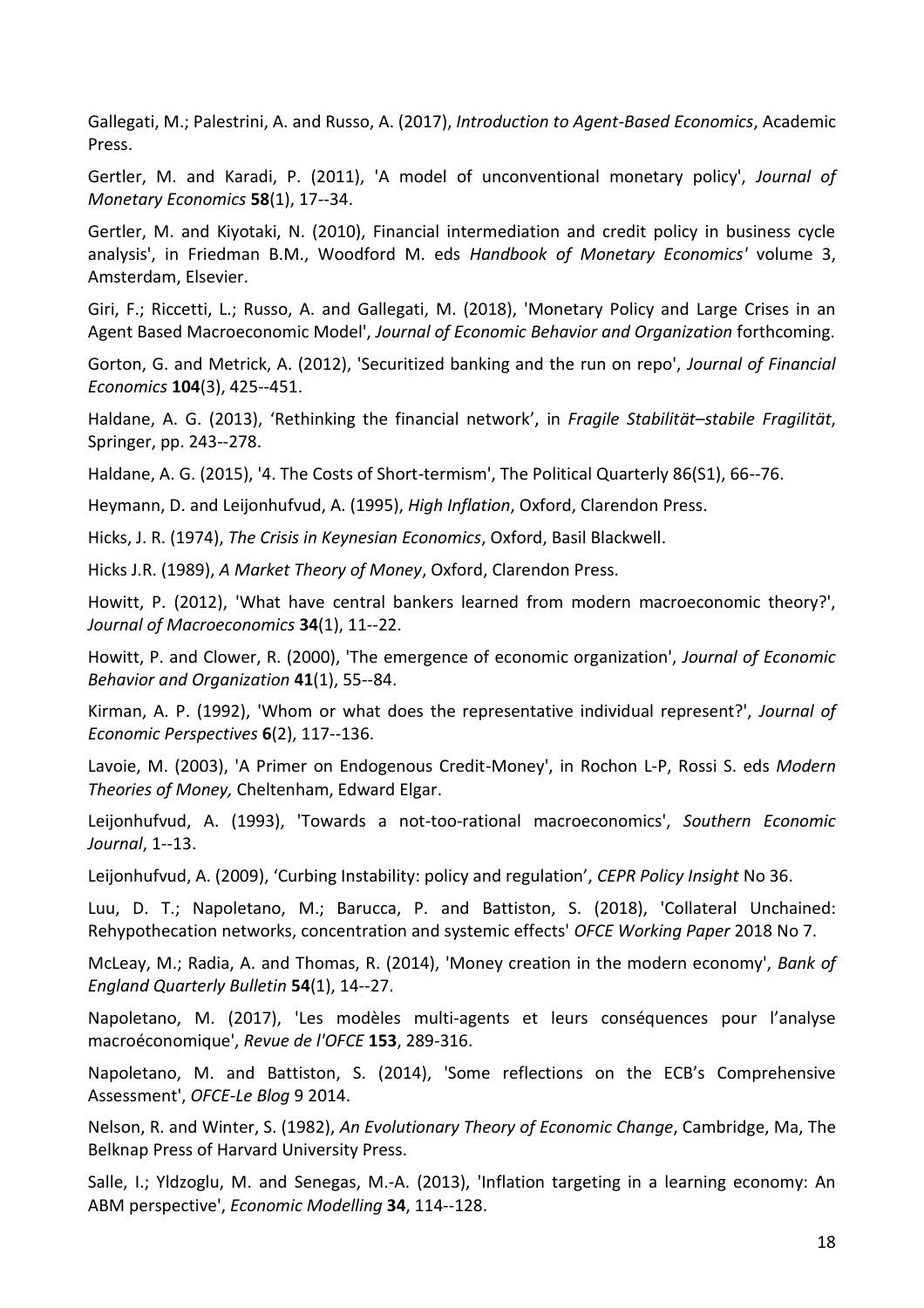Salle, I. L. (2015), 'Modeling expectations in agent-based models—An application to central bank's communication and monetary policy', *Economic Modelling* **46**, 130--141.

Sargent T. and N. Wallace (1981): 'Some Unpleasant Monetarist Arithmetic' *Federal Reserve Bank of Minneapolis Quarterly Review*, autumn: 1-17.

Stiglitz, J. and Greenwald, B. (2003), *Towards a New Paradigm in Monetary Economics*, Cambridge, Cambridge University Press.

Stiglitz, J. E. (2011), 'Rethinking macroeconomics: What failed, and how to repair it', *Journal of the European Economic Association* **9**(4), 591--645.

Tesfatsion, L. and Judd, K. eds (2006), *Handbook of Computational Economics volume 2 Agent-Based Computational Economics*, Amsterdam, North Holland.

Tobin J. (1972): 'Inflation and Unemployment', *American Economic Review* 62: 1-18.

Tobin J. (1995): 'The natural rate as a New Classical macroeconomics', in: Cross, R. (ed.), *The Natural Rate of Unemployment*, Cambridge: Cambridge University Press.

Visentin, G.; Battiston, S. and D'Errico, M. (2016), 'Rethinking Financial Contagion' (1608.07831), Department of Banking and Finance, University of Zurich, arXiv.

Wicksell K. (1898), *Geldzins und Guterpreise*, Jena: Gustav Fisher. Translation in English: *Interest and Prices* (1936). (1965): Reprints of Economic Classics New York: Augustus Kelley.

Wicksell K. (1934), *Lectures on Political Economy*, London: George Routledge and Sons. (1977): Reprints of Economic Classics New York: Augustus Kelley

Woodford, M. (2003), *Interest and prices: Foundations of a theory of monetary policy*, Princeton, Princeton University Press.

Woodford, M. (2011), 'Simple analytics of the government expenditure multiplier', *American Economic Journal: Macroeconomics* **3**(1), 1--35.